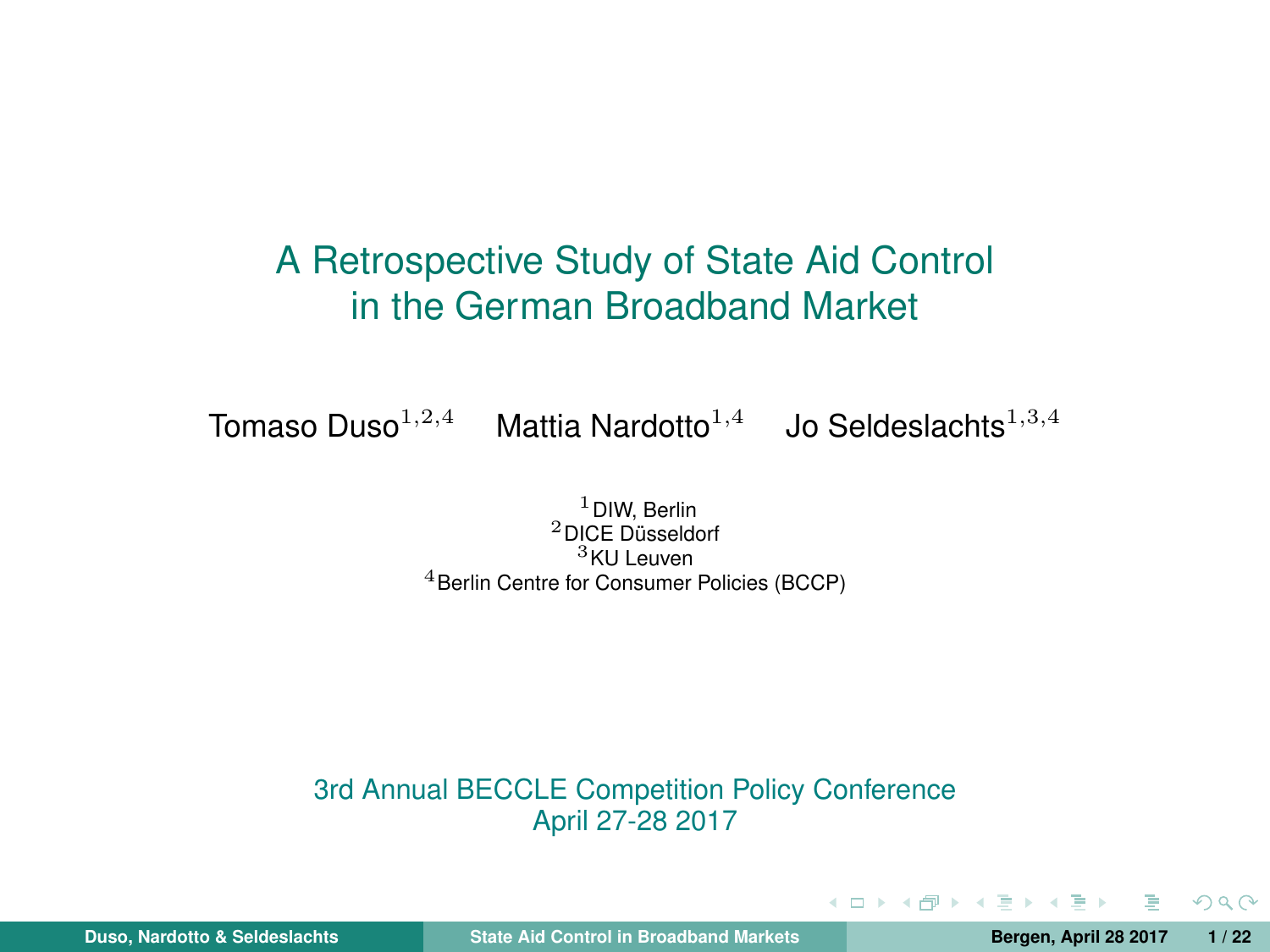## **State Aid in Broadband Markets**

- EU countries allocated large amounts of money (state aid) on the development of broadband infrastructure
	- $\blacktriangleright$  Rationales for market failure
		- $\star$  Universal services provision: In rural areas private investment would not be profitable
		- $\star$  Externalities: Broadband infrastructure exert substantial positive externalities on several other economic activities such as investment, productivity, and employment
	- $\blacktriangleright$  Between 2007 and 2015 Germany allocated almost 7.9 billion euros in a range of national and regional schemes
		- $\star$  Basic services in rural regions with limited coverage (our focus)
		- $\star$  Investment in new generation access (NGA) networks
- In EU, subsidies allocated by national governments are subject to state aid control
	- $\triangleright$  Only allowed if they are expected to effectively solve a market failure
	- ▶ AND do not impair competition within the European Union (EU)
- First complete ex-post evaluation of state aid control, in broadband markets (but also overall)
	- $\triangleright$  State aid effectiveness Broadband availability
	- $\triangleright$  State aid competitive effects Number of firms

 $\Omega$ 

イ押 トイヨ トイヨト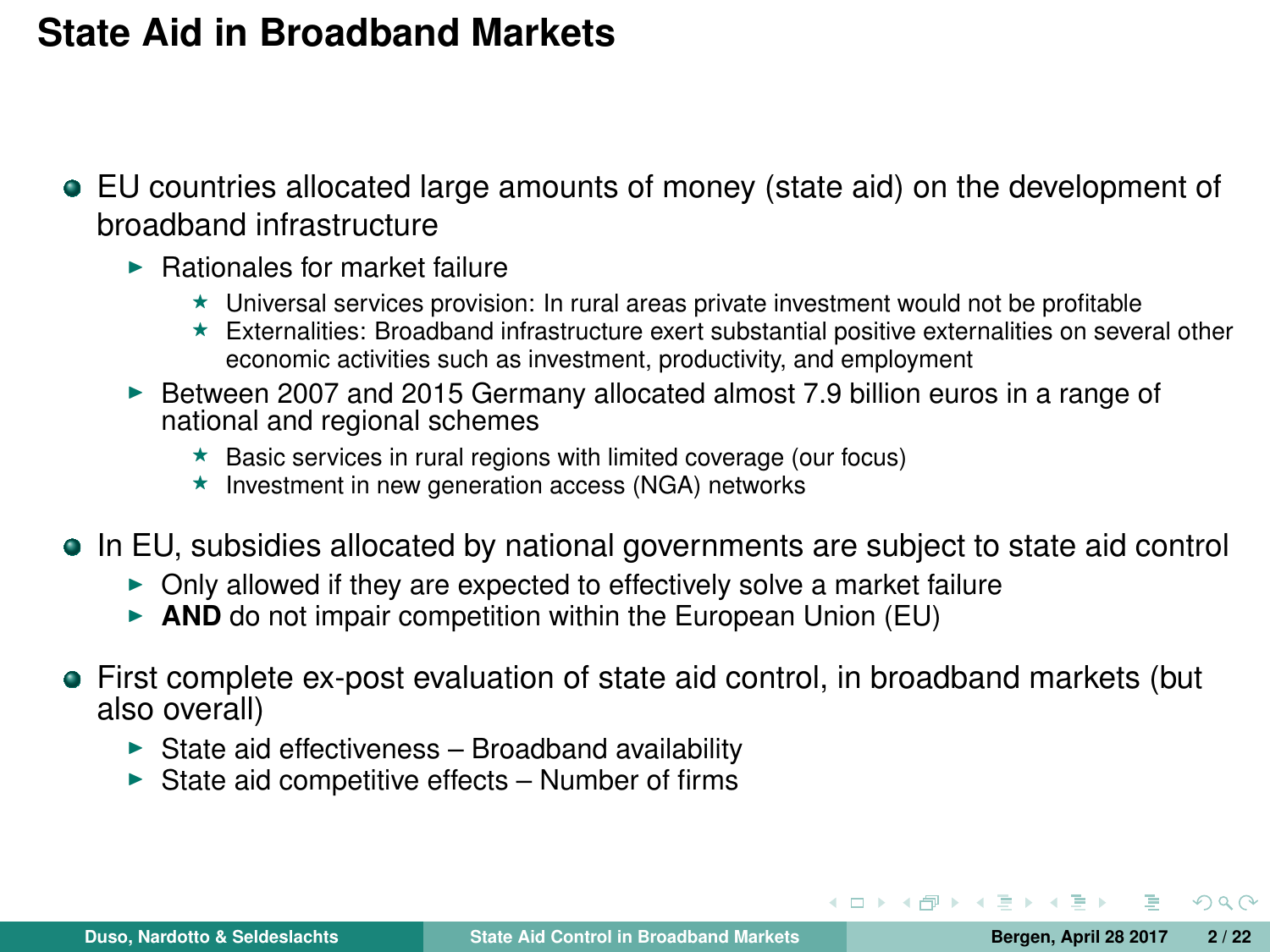## **The German basic broadband aid schemes**

- Three schemes: one for entire Germany (N115/2008), additional schemes for Bavaria (N237/2008) and Lower Saxony (N266/2008)
	- $\triangleright$  Provide incentives to private operators to offer affordable broadband DSL services in rural areas of Germany to close the digital divide
	- $\blacktriangleright$  We investigate the total effect of all of the above mentioned schemes
- **A.** How did the schemes work:
	- $\blacktriangleright$  Regional authorities (generally municipalities) applied for the aid
	- $\blacktriangleright$  Necessary condition was the existence of 'white areas' within the municipality
	- $\blacktriangleright$  The schemes were supposed to be technology-neutral
		- $\star$  Only DSL, mobile, and to a smaller extent WMAX were effectively supported
	- $\triangleright$  Aid was allocated to the operators designated as beneficiaries via tenders
	- $\triangleright$  The aid intensity for each project was related to the so called 'profitability gap' but had to be below 200.000 EUR

 $\Omega$ 

桐 トラ モ トラ モ ト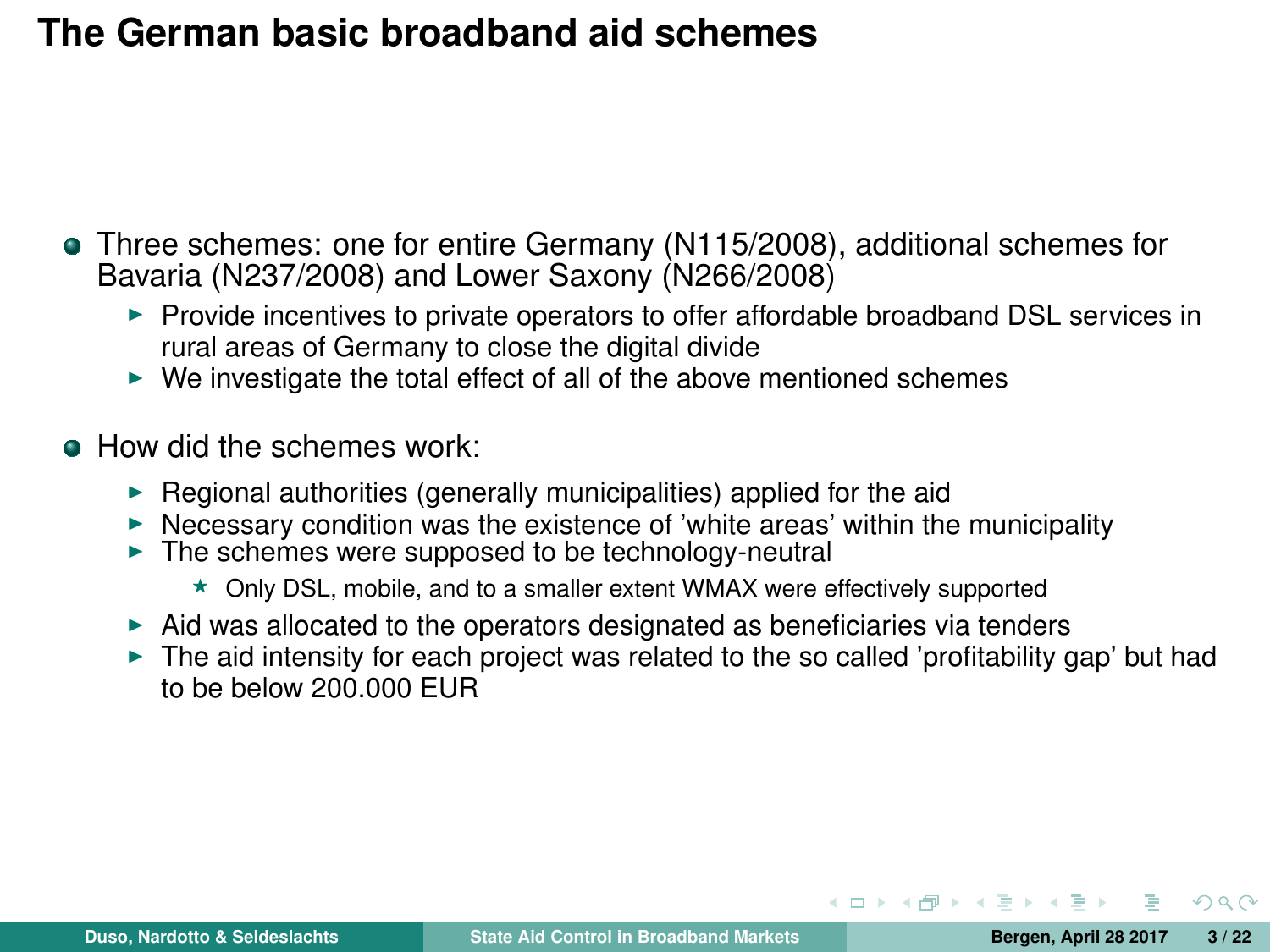## **Methodology and Results: A snapshot**

- Methodology: DiD based on regional differences
	- $\triangleright$  Compare municipalities receiving state aid to similar municipalities that did not, before and after the implementation of the aid
		- $\star$  To account for potential endogeneity on observables, we use matching procedure
		- $\star$  To account for spatial spillovers, we use a spatial autoregressive model
- Data: panel of virtually all West German municipalities (2010-2015)
	- $\triangleright$  Outcomes: broadband availability (% covered population) & number of ISPs
	- $\triangleright$  Treated municipalities and total amount of the aid
	- $\blacktriangleright$  Relevant demand and supply conditions
		- $\star$  Demographics and regional statistics
		- $\star$  Broadband network & geo-conformation data
- **Main results** 
	- $\triangleright$  The aid significantly increased broadband availability in aid-receiving areas by 15-28% depending on speed and model  $\Rightarrow$  ca. 3 years advantage in broadband development
	- $\triangleright$  Number of Internet Service Providers (ISPs) operating in aid-receiving municipalities has significantly increased compared to other areas

 $\Omega$ 

 $\left\{ \left\vert \left\{ \mathbf{0}\right\vert \mathbf{1}\right\} \right\} \left\{ \left\vert \left\{ \mathbf{0}\right\} \right\} \right\}$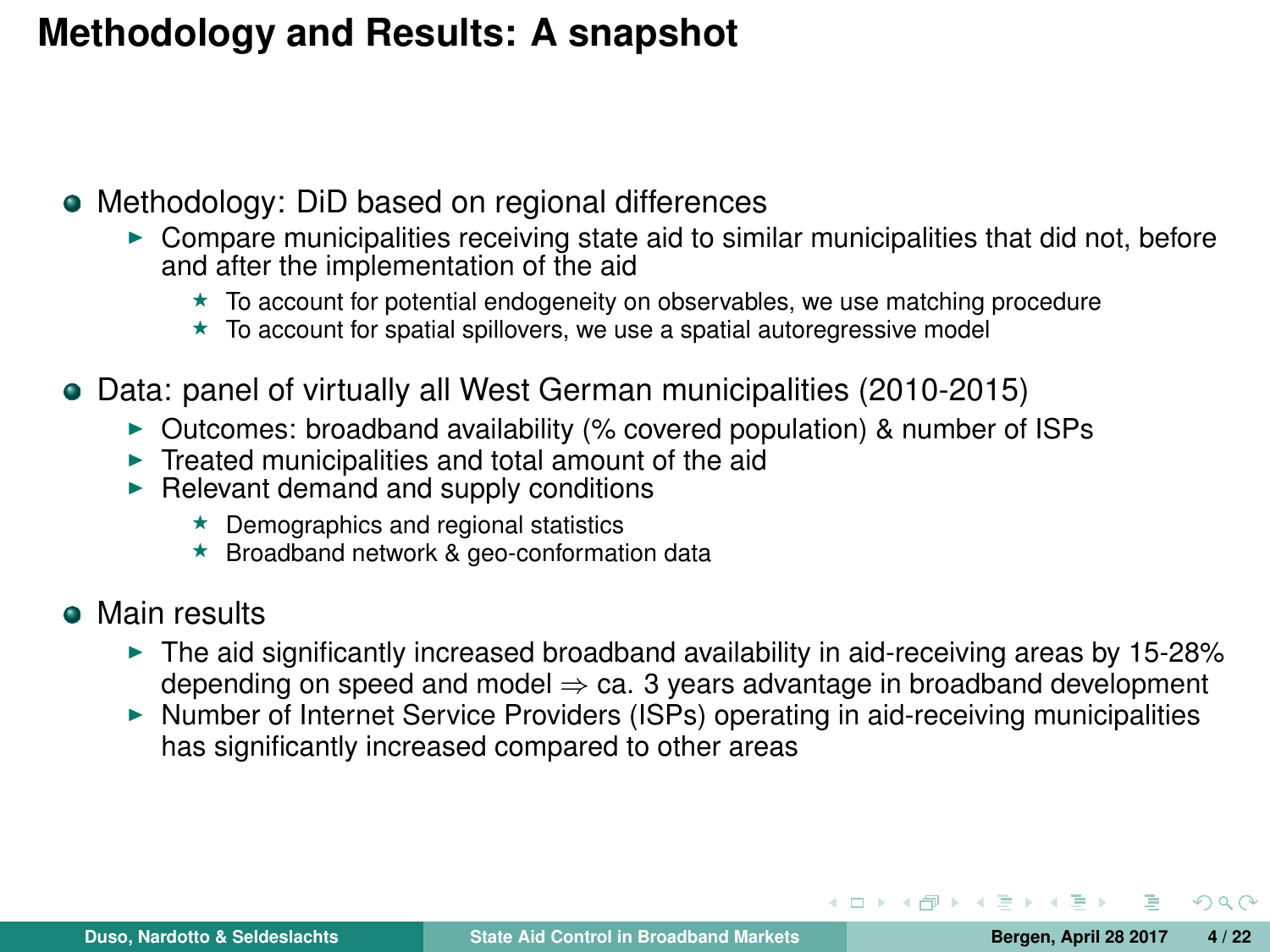## **Related Literature**

- Broadband subsidies cross-countries, aggregated data
	- $\blacktriangleright$  Belloc et al. (TelPol 2012) & Wallsten (2005)
- Evaluation of industrial policies Micro-level
	- ► Criscuolo et al. (NBER 2012) & Aghion et al. (AEJ:Macro 2015)
- **Broadband markets structural and micro-level data** 
	- Entry: Fan & Xiao (RAND 2015), Wilson (2016), Skiti(2016)
	- ▶ Demand & simulations: Nevo et al. (E'trica 2016), Malone et al. (2016)
	- Akerman et al. (QJE, 2015), Canzian et al. (2015)
	- $\blacktriangleright$  Briglauer et al. (2016)

 $QQ$ 

**NATION**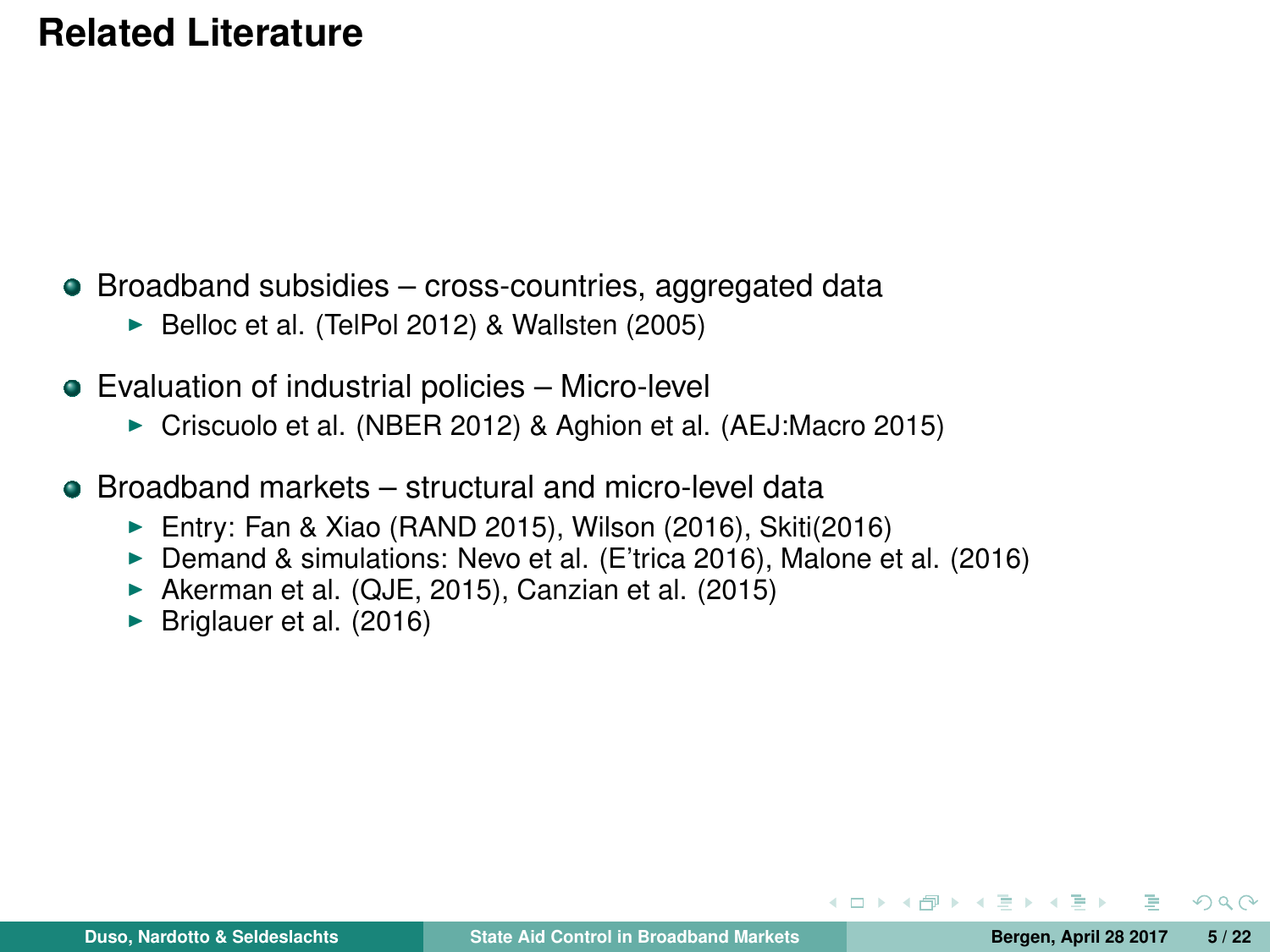### **Broadband Data**

- Source: 'Breitbandatlas' collected by TÜV Rheinland Consulting GmbH for the German Federal Ministry for Transport and Digital Infrastructure
	- $\blacktriangleright$  Unit of observation: municipality; Time: yearly data (2010-2015)
- **Broadband Availability: Substantially increased over time**

Figure: Broadband coverage at different speeds (population coverage)



Source: Our elaboration on Breitbandatlas data.

 $\Omega$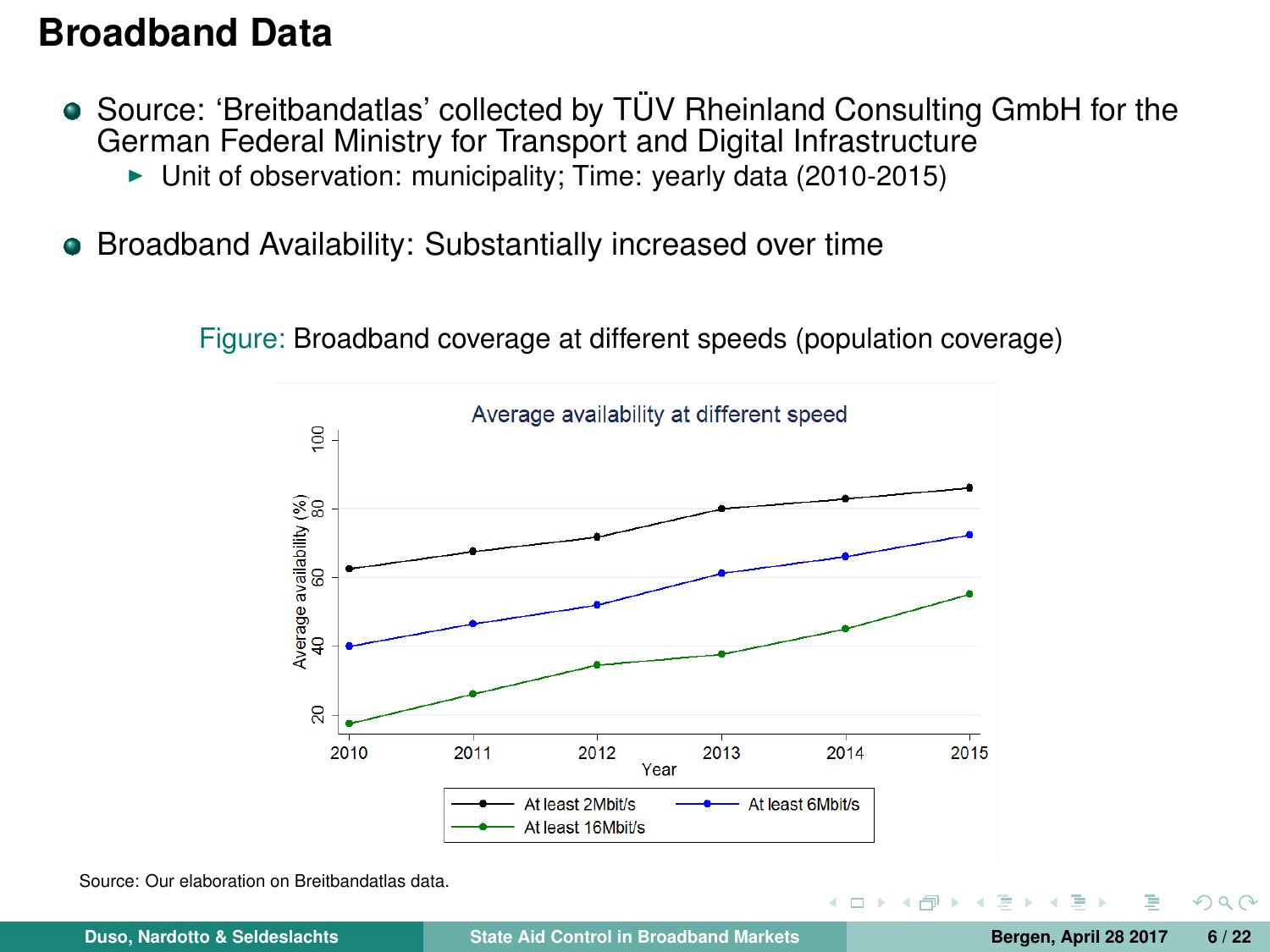## **Internet Service Providers (ISP)**

- Number of ISPs substantially increased over time
	- $\triangleright$  248 different ISPs in our database, with a entry of 144 ISPs over 2010-2015
	- $\triangleright$  Only 14 operators are active in more than 200 municipalities (DT, Vodafone, Telefonica, Kabel Deutschland) 206 ISPs active in less than 200 municipalities

|           | DSL  |      |      | Cable |      | LTE  | FTTH |      |  |
|-----------|------|------|------|-------|------|------|------|------|--|
| Num. ISPs | 2010 | 2015 | 2010 | 2015  | 2010 | 2015 | 2010 | 2015 |  |
|           | 4.5  | 0.2  | 68.7 | 54.6  | 77.1 | 0.2  | 98.7 | 90   |  |
|           | 54.5 | 0.1  | 30.5 | 17    | 21.5 | 1.2  | 1.3  | 9.3  |  |
| 2         | 17.8 | 35.3 | 0.8  | 25.6  | 1.4  | 24   | 0    | 0.6  |  |
| 3         | 11.8 | 37.5 | 0    | 2.6   | 0    | 52.9 |      | 0.1  |  |
|           | 10.3 | 18.2 | 0    | 0.2   | o    | 20   |      |      |  |
| 5         |      | 7.2  | 0    | 0     |      | 1.7  |      |      |  |
|           | 0.1  | 1.3  | ŋ    | ŋ     |      |      |      |      |  |
|           |      | 0.2  |      |       |      |      |      |      |  |

Table: Frequencies of the number of ISPs in 2010 and 2015, by technology

Source: Our elaboration on Breitbandatlas data.

 $\Omega$ 

桐 レン モ レン モ ト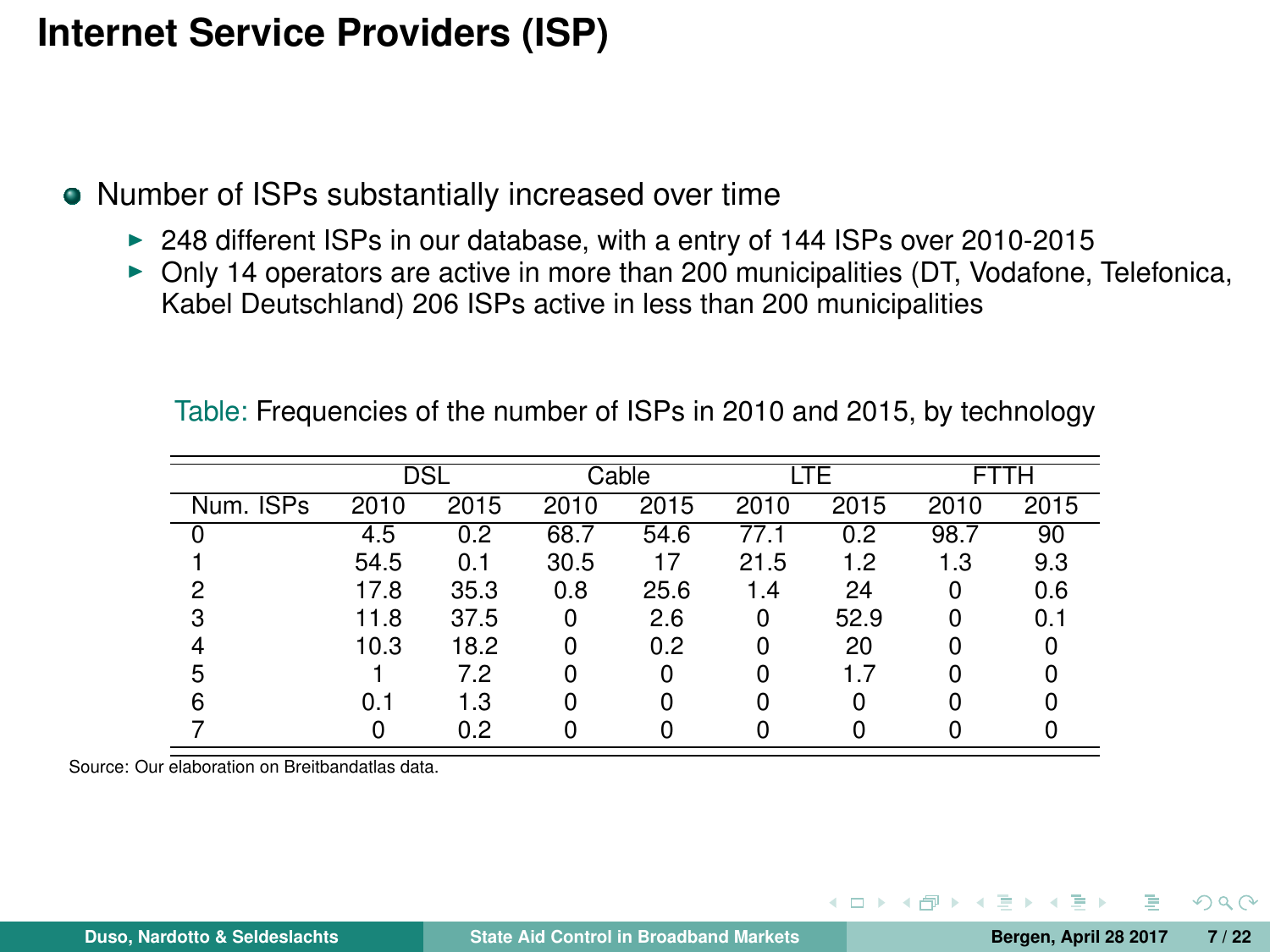## **State aid data**

Impossible to get precise nation-wide information on aid receivers. Only data for Lower Saxony and Bavaria

Figure: Municipalities receiving State Aid in Lower Saxony (left) and Bavaria (right)



Source: Our elaboration on on data from the Bavarian Stare Ministry for Economics, Media, Energy and Technology, as well as the Lower Saxony Ministry for Economics, and Transportation.

 $\Omega$ 

イロト イ押 トイヨ トイヨ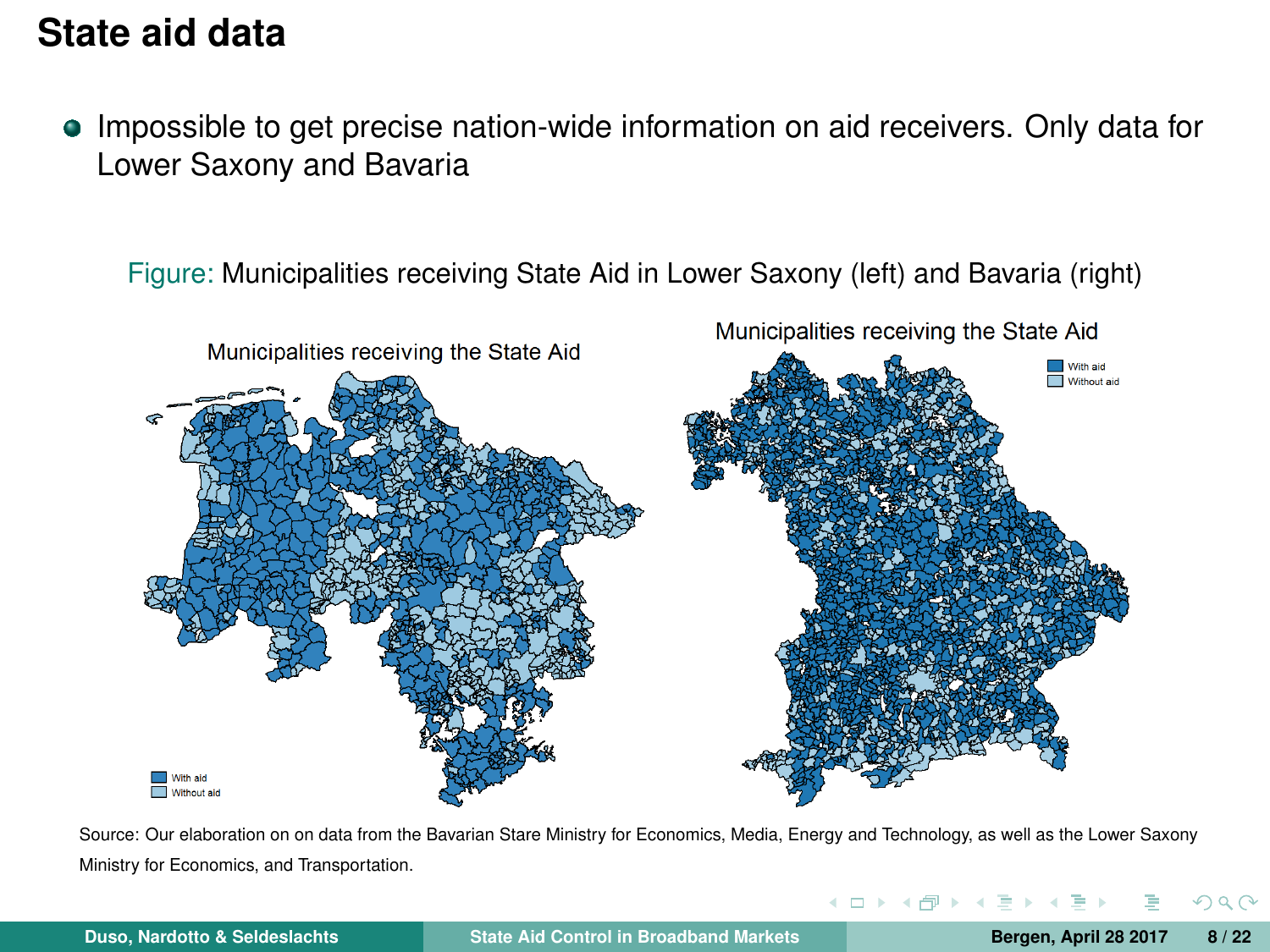## **German Municipalities**

|                                              | Mean  | Std. Dev. | Min.     | Max.      |
|----------------------------------------------|-------|-----------|----------|-----------|
| Total population                             | 7,580 | 31,767    | 65       | 1,429,584 |
| Average income in 2007 (1,000 EUR)           | 32    | 6.5       | 11.8     | 212.3     |
| College degree                               | 25.9  | 8.3       | 0        | 70.3      |
| Population between 24 and 65 y.o. (%)        | 54.4  | 2.7       | 31.7     | 74.7      |
| Population Density (people per km2)          | 210.9 | 293.9     | 2.4      | 4601.2    |
| Unemployment rate                            | 5.6   | 2         | 1.4      | 18.2      |
| Ruggedness index                             | 38.3  | 32.8      | 0.5      | 289.5     |
| Area for firms and industry (%)              | 0 7   | 1.2       | $\Omega$ | 16.4      |
| Distance to the MDF from pop centroid (in m) | 2,798 | 1.807     | 11.5     | 14,833    |
| Number of MDFs within municipality           | 0 7   | 1.8       | 0        | 56        |
| DSL Coverage (1 Mbit) in 2005                | 76.3  | 20.6      | 0        | 100       |

Source: Our elaboration on data from the Regional Statistical Data Catalog of the Federal Statistical Office and the statistical offices of the Länder and Falck et al. (2014).

э

 $QQ$ 

 $($  ロ )  $($  何 )  $($  ヨ )  $($  コ }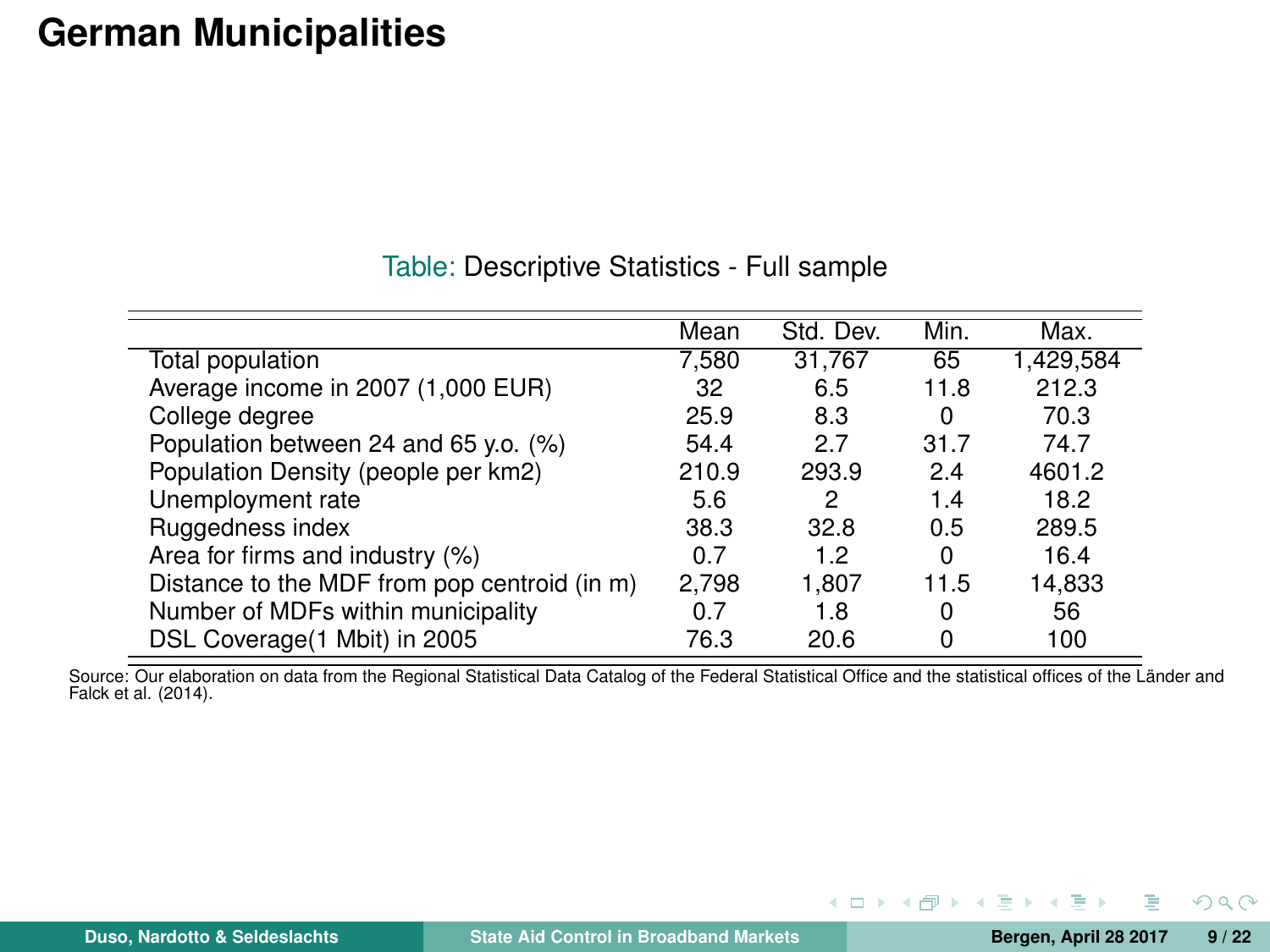## **The Difference-in-Differences Approach**

- Compare treated municipalities (aid recipients) to control municipalities before and after
	- $\blacktriangleright$  Exploit regional variation within a common national regulatory framework

$$
y_{mt} = \alpha + \gamma post_t + \delta treat_m \times post_t + \lambda X_{mt} + \mu_m + \varepsilon_{mt}, \tag{1}
$$

- **A** Before and after
	- $\triangleright$  Programs started in 2008-2009 but it took long time to be implemented
	- $\triangleright$  Compare 2010 to 2015
	- $\triangleright$  No other significant program implemented
- Treated and control municipalities
	- $\triangleright$  Treated: Aid-receiving municipalities in Bavaria and Lower Saxony
	- $\triangleright$  Control: Other municipalities in Bavaria and Lower Saxony
		- $\star$  Run several robustness checks with different control groups

 $\Omega$ 

A . . 3 . . 3 .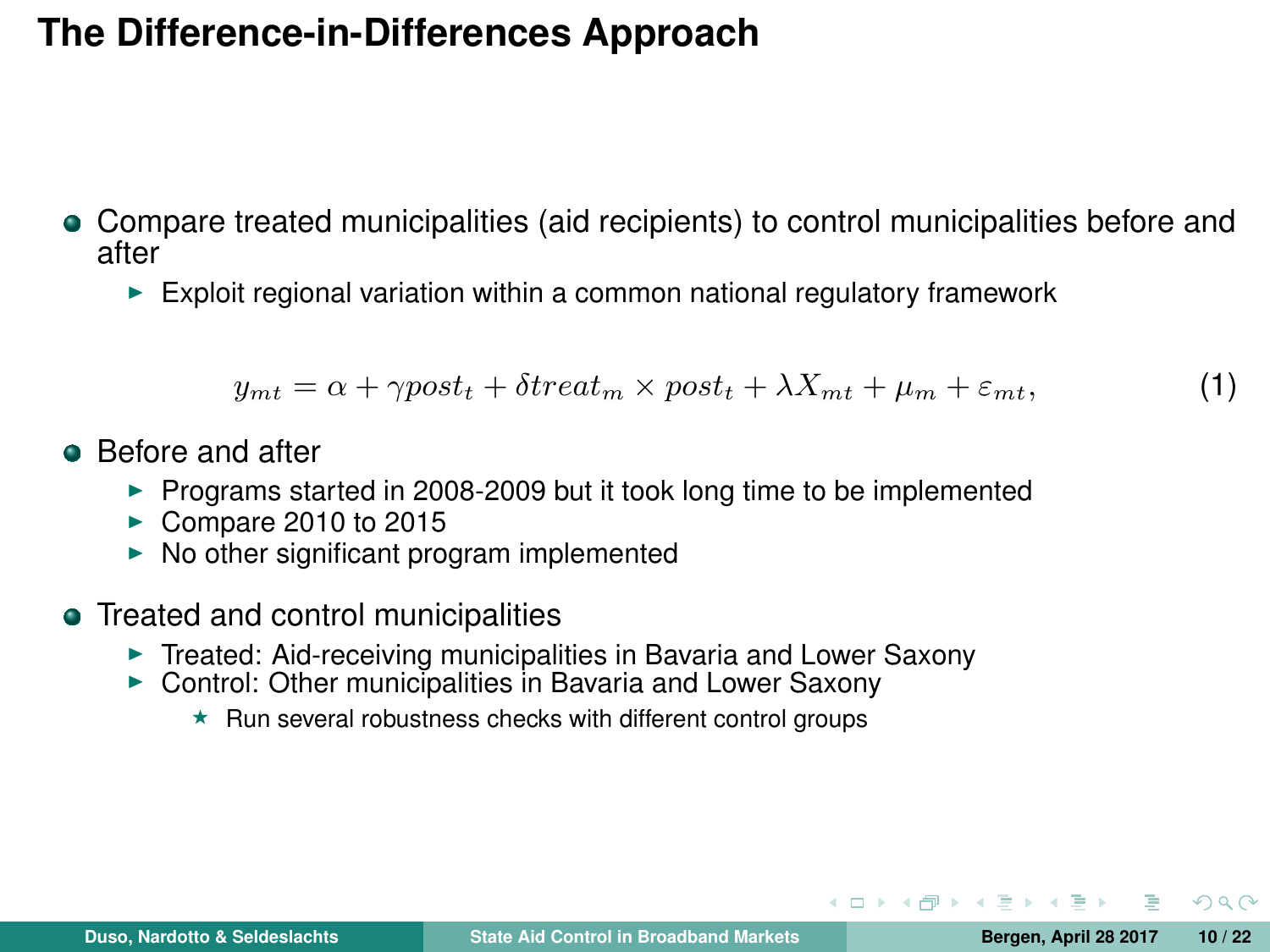## **Extensions**

- <span id="page-10-0"></span>**<sup>1</sup>** Matching procedure to reduce endogeneity due to potential selection on observables
	- $\triangleright$  Estimate the probability to receive the state aid (propensity score)
	- $\blacktriangleright$  Match aid-recipients with non aid-recipients based on the propensity score
	- $\triangleright$  Check the balance of observable characteristics  $\binom{more}{\text{mod}}$  $\binom{more}{\text{mod}}$  $\binom{more}{\text{mod}}$
	- $\triangleright$  Use only matched municipalities for the DiD regression
- **<sup>2</sup>** The network nature of the broadband industry makes spacial spillovers across municipalities likely to exist
	- $\triangleright$  Extension of our basic framework to account for spatial correlation within a spacial autoregressive model

$$
y = \rho Wy + X\beta + u
$$
  
\n
$$
u = \lambda Mu + \varepsilon
$$
\n(2)

イロ トラ 桐 トラ モ トラ モ ト

► Now  $\beta$  measures the direct impact, while the equilibrium effect is given by  $(I - \rho W)^{-1} \beta$ 

 $QQ$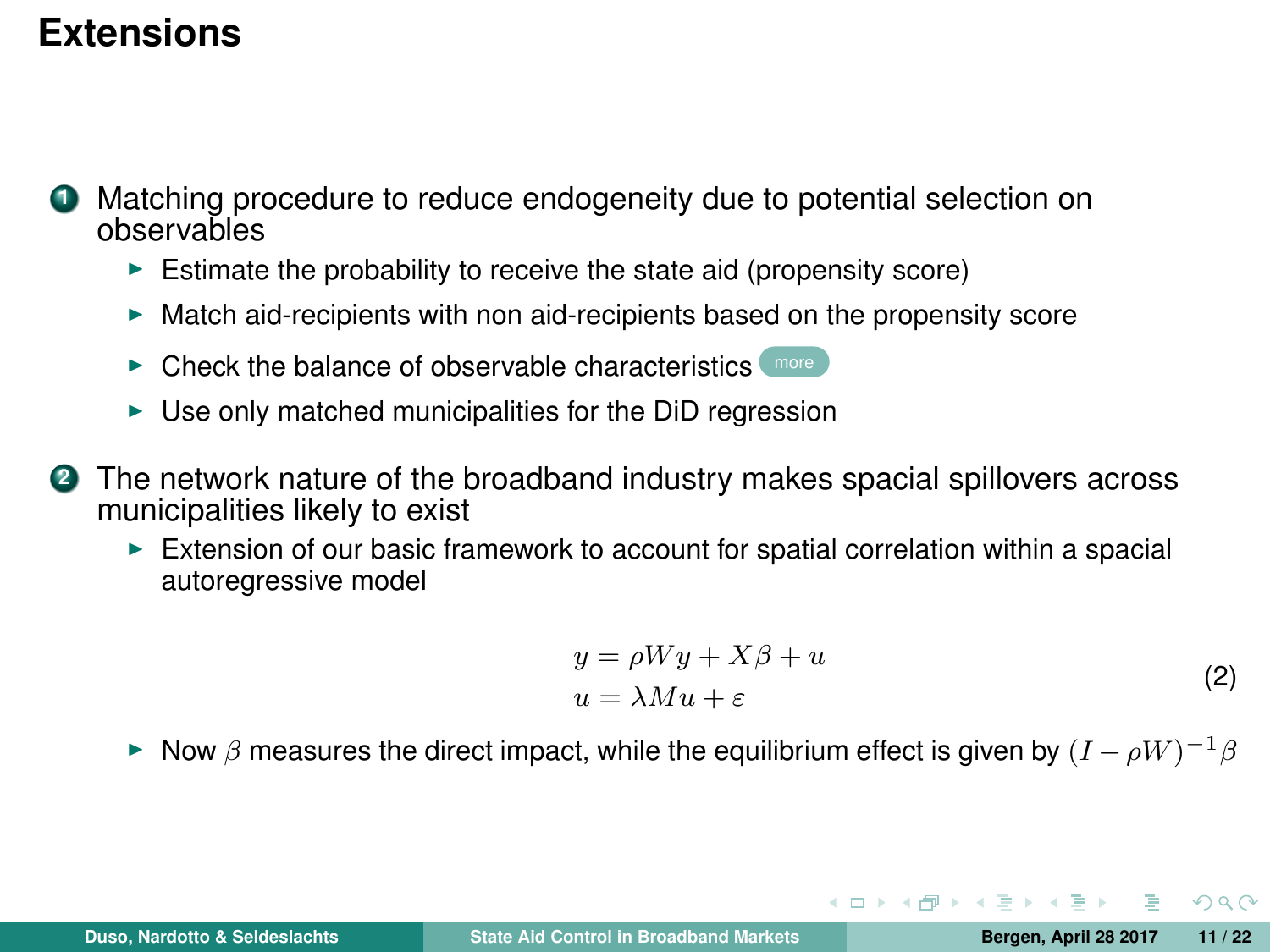### **Average Treatment Effect – Coverage**

|                                         |                          | Dependent variable: broadband coverage |                          |                          |                                       |                          |                                            |                          |                          |  |
|-----------------------------------------|--------------------------|----------------------------------------|--------------------------|--------------------------|---------------------------------------|--------------------------|--------------------------------------------|--------------------------|--------------------------|--|
|                                         |                          | <b>Full sample</b><br>Diff-in-diff     |                          |                          | <b>Matched sample</b><br>Diff-in-diff |                          | <b>Full sample</b><br><b>Spatial model</b> |                          |                          |  |
|                                         | 2MB/s<br>(1)             | 6MB/s<br>(2)                           | 16MB/s<br>(3)            | 2MB/s<br>(4)             | 6MB/s<br>(5)                          | 16MB/s<br>(6)            | 2MB/s<br>(7)                               | 6MB/s<br>(8)             | 16MB/s<br>(9)            |  |
| State aid $\times$ Year <sub>2015</sub> | 20.21***<br>(0.90)       | 27.57***<br>(1.08)                     | $24.67***$<br>(1.10)     | 14.83***<br>(1.05)       | 22.26***<br>(1.28)                    | $22.14***$<br>(1.29)     |                                            |                          |                          |  |
| Year $_{2015}$                          | 12.02***<br>(2.75)       | 23.09***<br>(3.30)                     | 37.15***<br>(3.31)       | 10.87***<br>(3.02)       | 22.57***<br>(3.75)                    | 36.84***<br>(3.82)       |                                            |                          |                          |  |
| State aid                               |                          |                                        |                          |                          |                                       |                          | 19.95***<br>(1.00)                         | 27.46***<br>(1.16)       | 24.62***<br>(1.14)       |  |
| $\rho$                                  |                          |                                        |                          |                          |                                       |                          | $0.82***$<br>(0.26)                        | 0.34<br>(0.32)           | 0.28<br>(0.30)           |  |
| λ                                       |                          |                                        |                          |                          |                                       |                          | $-0.97***$<br>(0.36)                       | $-0.71*$<br>(0.39)       | $-0.28$<br>(0.37)        |  |
| Direct effect                           |                          |                                        |                          |                          |                                       |                          | 20.1                                       | 27.48                    | 24.63                    |  |
| Total effect                            |                          |                                        |                          |                          |                                       |                          | 109.91                                     | 41.59                    | 34.42                    |  |
| Demogs+Tech<br>Industry sector          | <b>YES</b><br><b>YES</b> | <b>YES</b><br><b>YES</b>               | <b>YES</b><br><b>YES</b> | <b>YES</b><br><b>YES</b> | <b>YES</b><br><b>YES</b>              | <b>YES</b><br><b>YES</b> | <b>YES</b><br><b>YES</b>                   | <b>YES</b><br><b>YES</b> | <b>YES</b><br><b>YES</b> |  |
| $R^2$<br>Observations                   | 0.515<br>6018            | 0.615<br>6018                          | 0.685<br>6018            | 0.467<br>4172            | 0.570<br>4172                         | 0.661<br>4172            | 3009                                       | 3009                     | 3009                     |  |

Table: Model for Coverage.

Þ

 $298$ 

 $\left\{ \begin{array}{ccc} 1 & 0 & 0 \\ 0 & 1 & 0 \end{array} \right\}$  ,  $\left\{ \begin{array}{ccc} \frac{1}{2} & 0 & 0 \\ 0 & 0 & 0 \end{array} \right\}$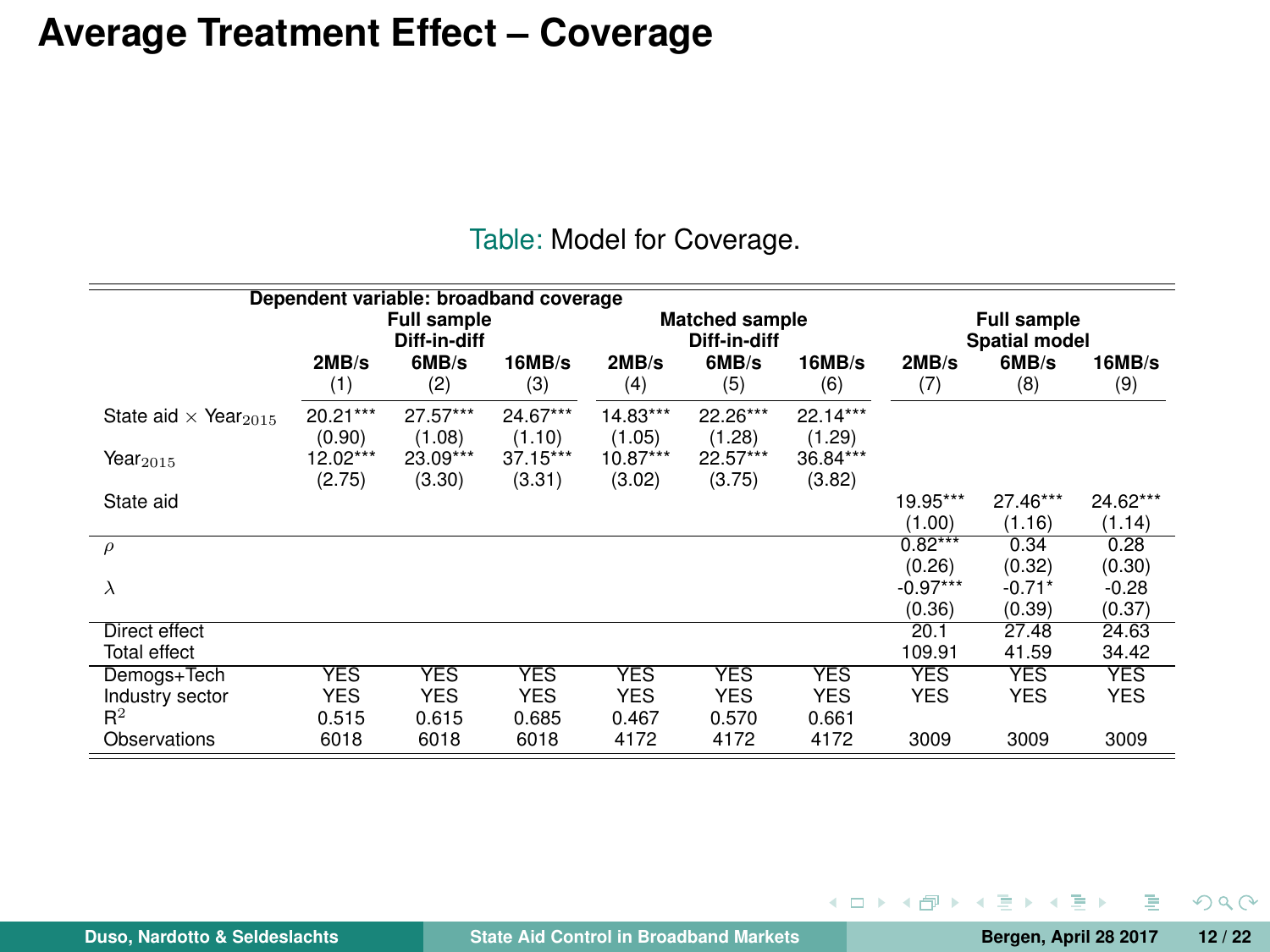### **Average Treatment Effect – Number of firms**

#### Table: Model for Entry.

|                                         | Dependent variable: Number of ISPs |                     |                          |                     |                          |                                       |                     |                          |                     |                              |                     |                          |                               |                          |                                |                             |                             |                               |
|-----------------------------------------|------------------------------------|---------------------|--------------------------|---------------------|--------------------------|---------------------------------------|---------------------|--------------------------|---------------------|------------------------------|---------------------|--------------------------|-------------------------------|--------------------------|--------------------------------|-----------------------------|-----------------------------|-------------------------------|
|                                         | <b>Full sample</b><br>Diff-in-diff |                     |                          |                     |                          | <b>Matched sample</b><br>Diff-in-diff |                     |                          |                     | Full sample<br>Spatial model |                     |                          |                               |                          |                                |                             |                             |                               |
|                                         | All ISPs<br>(1)                    | <b>DSL</b><br>(2)   | Cable<br>(3)             | <b>HSDPA</b><br>(4) | LTE<br>(5)               | <b>FTTH</b><br>(6)                    | All ISPs<br>(7)     | <b>DSL</b><br>(8)        | Cable<br>(9)        | <b>HSDPA</b><br>(10)         | LTE<br>(11)         | <b>FTTH</b><br>(12)      | All ISPs<br>(13)              | <b>DSL</b><br>(14)       | Cable<br>(15)                  | <b>HSDPA</b><br>(16)        | LTE<br>(17)                 | <b>FTTH</b><br>(18)           |
| State aid $\times$ Year <sub>2015</sub> | $0.19***$<br>(0.04)                | $0.13***$<br>(0.03) | $0.05***$<br>(0.02)      | $-0.03$<br>(0.03)   | $-0.06"$<br>(0.03)       | $0.06***$<br>(0.01)                   | $0.23***$<br>(0.05) | $0.16***$<br>(0.04)      | $0.07***$<br>(0.02) | 0.01<br>(0.04)               | $-0.02$<br>(0.04)   | $0.05***$<br>(0.01)      |                               |                          |                                |                             |                             |                               |
| Year $_{2015}$                          | $1.48***$<br>(0.14)                | $1.13***$<br>(0.10) | 0.03<br>(0.05)           | $2.05***$<br>(0.09) | $3.13***$<br>(0.10)      | $-0.08"$<br>(0.04)                    | $1.35***$<br>(0.16) | $1.11***$<br>(0.12)      | $-0.02$<br>(0.06)   | $1.92***$<br>(0.11)          | $3.08***$<br>(0.12) | $-0.05$<br>(0.04)        |                               |                          |                                |                             |                             |                               |
| State aid                               |                                    |                     |                          |                     |                          |                                       |                     |                          |                     |                              |                     |                          | $0.19***$<br>(0.04)           | $0.13***$<br>(0.03)      | $0.05***$<br>(0.02)            | $-0.03$<br>(0.03)           | $-0.06*$<br>(0.03)          | $0.05***$<br>(0.01)           |
| $\rho$                                  |                                    |                     |                          |                     |                          |                                       |                     |                          |                     |                              |                     |                          | 0.70"                         | $-0.30$                  | 1.16                           | 0.18                        | $0.61**$                    | $1.36***$                     |
| $\lambda$                               |                                    |                     |                          |                     |                          |                                       |                     |                          |                     |                              |                     |                          | (0.28)<br>$-0.62**$<br>(0.30) | (0.35)<br>0.12<br>(0.41) | (0.21)<br>$-1.08***$<br>(0.34) | (0.45)<br>$-0.29$<br>(0.44) | (0.29)<br>$-0.51$<br>(0.34) | (0.29)<br>$-1.35**$<br>(0.58) |
| Direct effect                           |                                    |                     |                          |                     |                          |                                       |                     |                          |                     |                              |                     |                          | 0.19                          | 0.13                     | 0.05                           | $-0.03$                     | $-0.06$                     | 0.05                          |
| <b>Total effect</b>                     |                                    |                     |                          |                     |                          |                                       |                     |                          |                     |                              |                     |                          | 0.63                          | 0.1                      | $-0.32$                        | $-0.04$                     | $-0.15$                     | $-0.15$                       |
| Demogs+Tech<br>Industry sector          | <b>YES</b><br><b>YES</b>           | YES<br><b>YES</b>   | <b>YES</b><br><b>YES</b> | YES<br><b>YES</b>   | <b>YES</b><br><b>YES</b> | <b>YES</b><br><b>YES</b>              | YES<br><b>YES</b>   | <b>YES</b><br><b>YES</b> | <b>YES</b><br>YES   | <b>YES</b><br><b>YES</b>     | YES<br>YES          | <b>YES</b><br><b>YES</b> | <b>YES</b><br><b>YES</b>      | <b>YES</b><br><b>YES</b> | <b>YES</b><br><b>YES</b>       | <b>YES</b><br><b>YES</b>    | YES<br><b>YES</b>           | <b>YES</b><br><b>YES</b>      |
| $\overline{\mathbb{R}^2}$               | 0.844                              | 0.775               | 0.219                    | 0.869               | 0.920                    | 0.114                                 | 0.844               | 0.784                    | 0.224               | 0.868                        | 0.919               | 0.122                    |                               |                          |                                |                             |                             |                               |
| Observations                            | 6018                               | 6018                | 6018                     | 6018                | 6018                     | 6018                                  | 4172                | 4172                     | 4172                | 4172                         | 4172                | 4172                     | 3009                          | 3009                     | 3009                           | 3009                        | 3009                        | 3009                          |

Þ

イロト イ母 トイヨ トイヨー

 $298$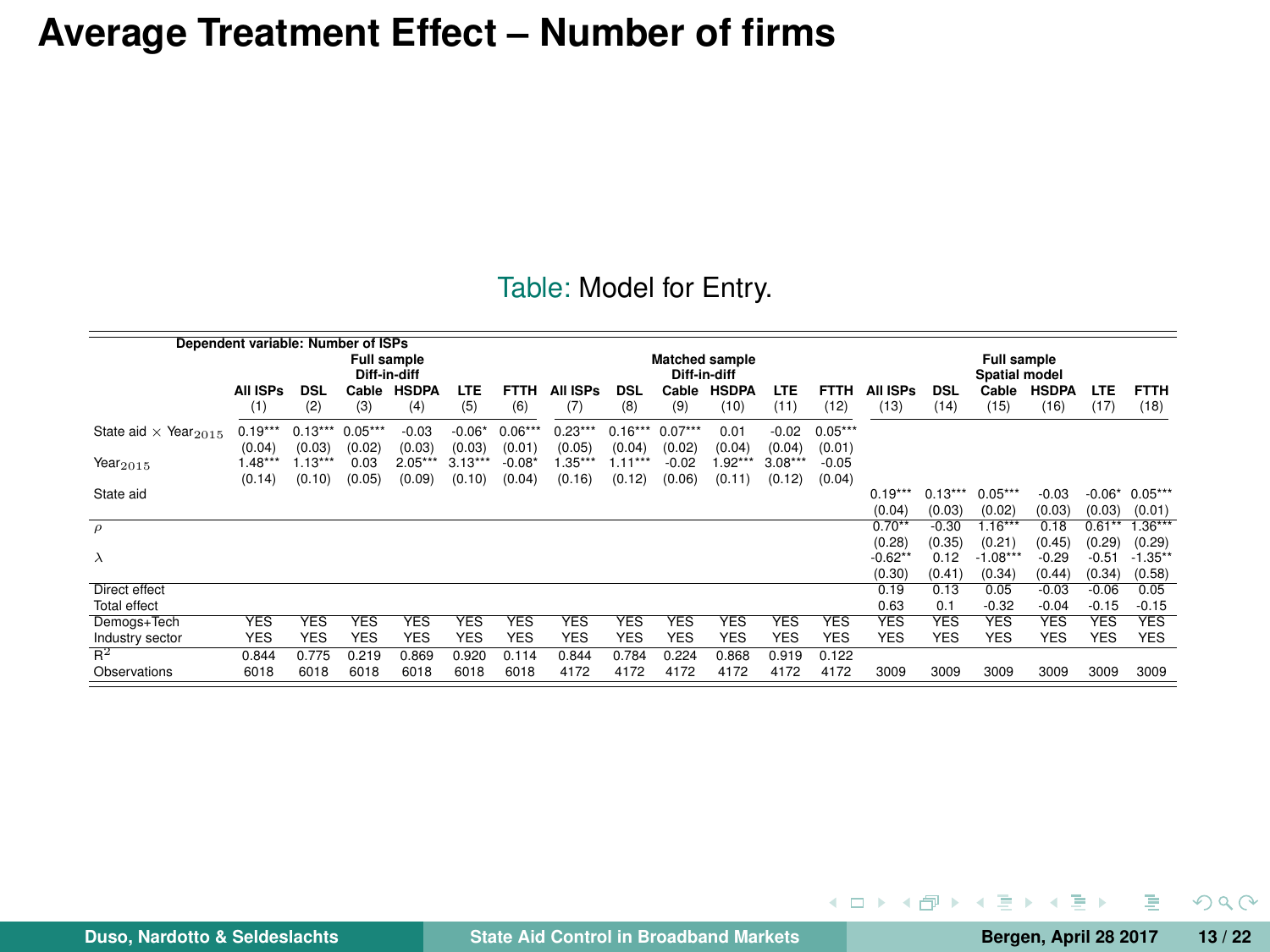### **Average Treatment Effect – Number of firms**

|                                         | Dependent variable: market entry<br><b>Full sample</b><br>Diff-in-diff |            |            |              |            |            |  |  |  |  |  |  |  |  |
|-----------------------------------------|------------------------------------------------------------------------|------------|------------|--------------|------------|------------|--|--|--|--|--|--|--|--|
|                                         | <b>All ISPs</b>                                                        | DSL        | Cable      | <b>HSDPA</b> | LTE        | FTTH       |  |  |  |  |  |  |  |  |
|                                         | (1)                                                                    | (2)        | (3)        | (4)          | (5)        | (6)        |  |  |  |  |  |  |  |  |
| State aid $\times$ Year <sub>2015</sub> | $0.19***$                                                              | $0.13***$  | $0.05***$  | $-0.03$      | $-0.06*$   | $0.06***$  |  |  |  |  |  |  |  |  |
|                                         | (0.04)                                                                 | (0.03)     | (0.02)     | (0.03)       | (0.03)     | (0.01)     |  |  |  |  |  |  |  |  |
| Year $_{2015}$                          | $1.48***$                                                              | $1.13***$  | 0.03       | $2.05***$    | $3.13***$  | $-0.08*$   |  |  |  |  |  |  |  |  |
|                                         | (0.14)                                                                 | (0.10)     | (0.05)     | (0.09)       | (0.10)     | (0.04)     |  |  |  |  |  |  |  |  |
| State aid                               |                                                                        |            |            |              |            |            |  |  |  |  |  |  |  |  |
| $\rho$                                  |                                                                        |            |            |              |            |            |  |  |  |  |  |  |  |  |
| $\lambda$                               |                                                                        |            |            |              |            |            |  |  |  |  |  |  |  |  |
| Direct effect<br><b>Total effect</b>    |                                                                        |            |            |              |            |            |  |  |  |  |  |  |  |  |
| Demogs+Tech                             | <b>YES</b>                                                             | <b>YES</b> | <b>YES</b> | <b>YES</b>   | YES        | <b>YES</b> |  |  |  |  |  |  |  |  |
| Industry sector                         | <b>YES</b>                                                             | <b>YES</b> | <b>YES</b> | <b>YES</b>   | <b>YES</b> | <b>YES</b> |  |  |  |  |  |  |  |  |
| $R^2$                                   | 0.844                                                                  | 0.775      | 0.219      | 0.869        | 0.920      | 0.114      |  |  |  |  |  |  |  |  |
| <b>Observations</b>                     | 6018                                                                   | 6018       | 6018       | 6018         | 6018       | 6018       |  |  |  |  |  |  |  |  |

B

 $298$ 

 $\left\{ \begin{array}{ccc} 1 & 0 & 0 \\ 0 & 1 & 0 \end{array} \right\}$  ,  $\left\{ \begin{array}{ccc} \frac{1}{2} & 0 & 0 \\ 0 & 0 & 0 \end{array} \right\}$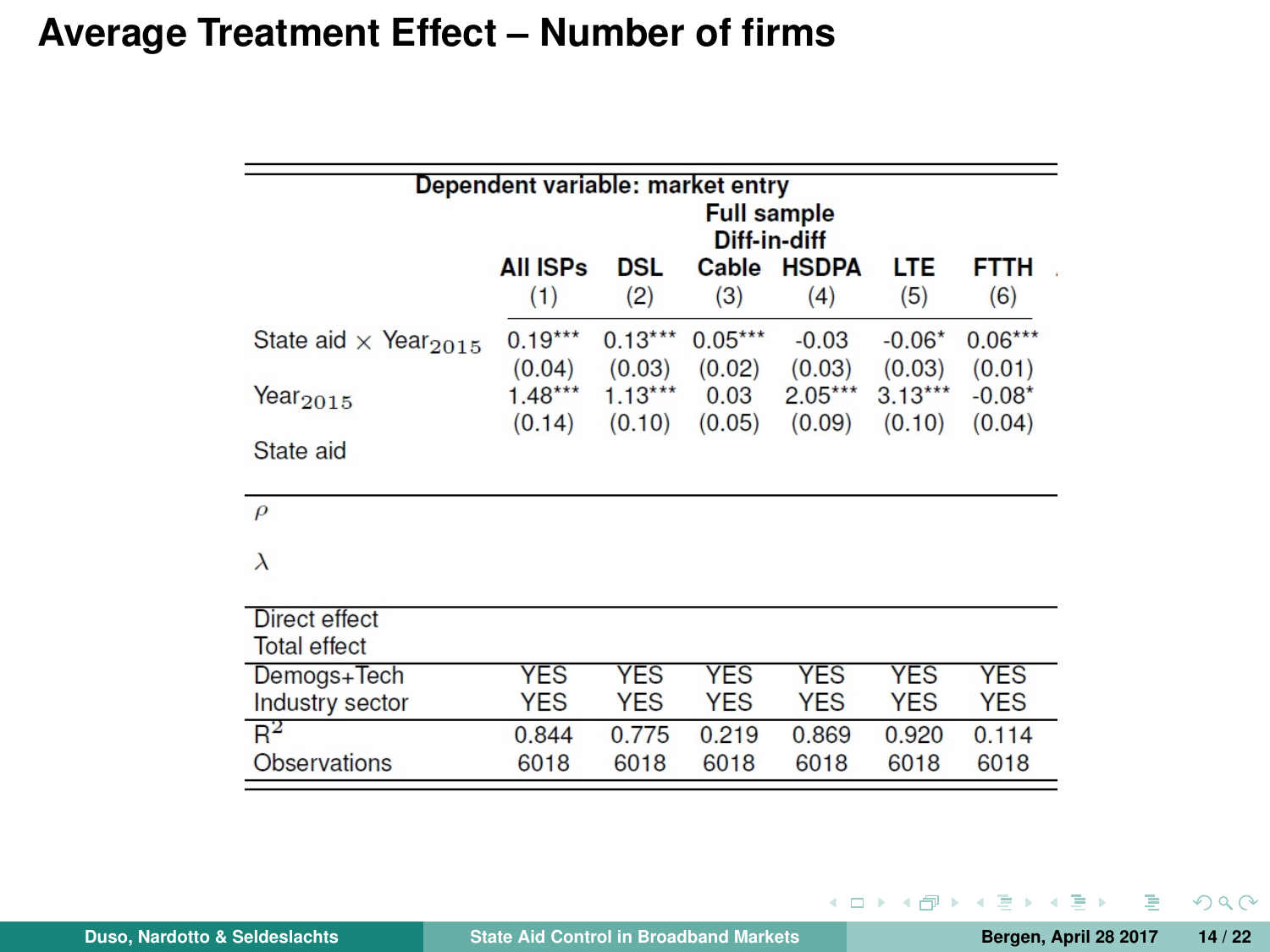## **Heterogenous Treatment Effect**

<span id="page-14-0"></span>The effect of the aid has been heterogeneous:

- Availability: large effect in more disadvantaged areas (i.e., lower coverage, less industrialized, farther from the MDF)
- Competition: larger entry in better markets (closer to the MDF, more industrialized)
- Size of the aid matters: [more](#page-20-0)
	- $\triangleright$  Small (zero) gains from small grants
	- $\blacktriangleright$  Large gains from middle size grants
	- $\triangleright$  Moderate extra gains from larger grants
- Effect for DSL comes from the fringe while for cable it comes from the incumbents

 $\Omega$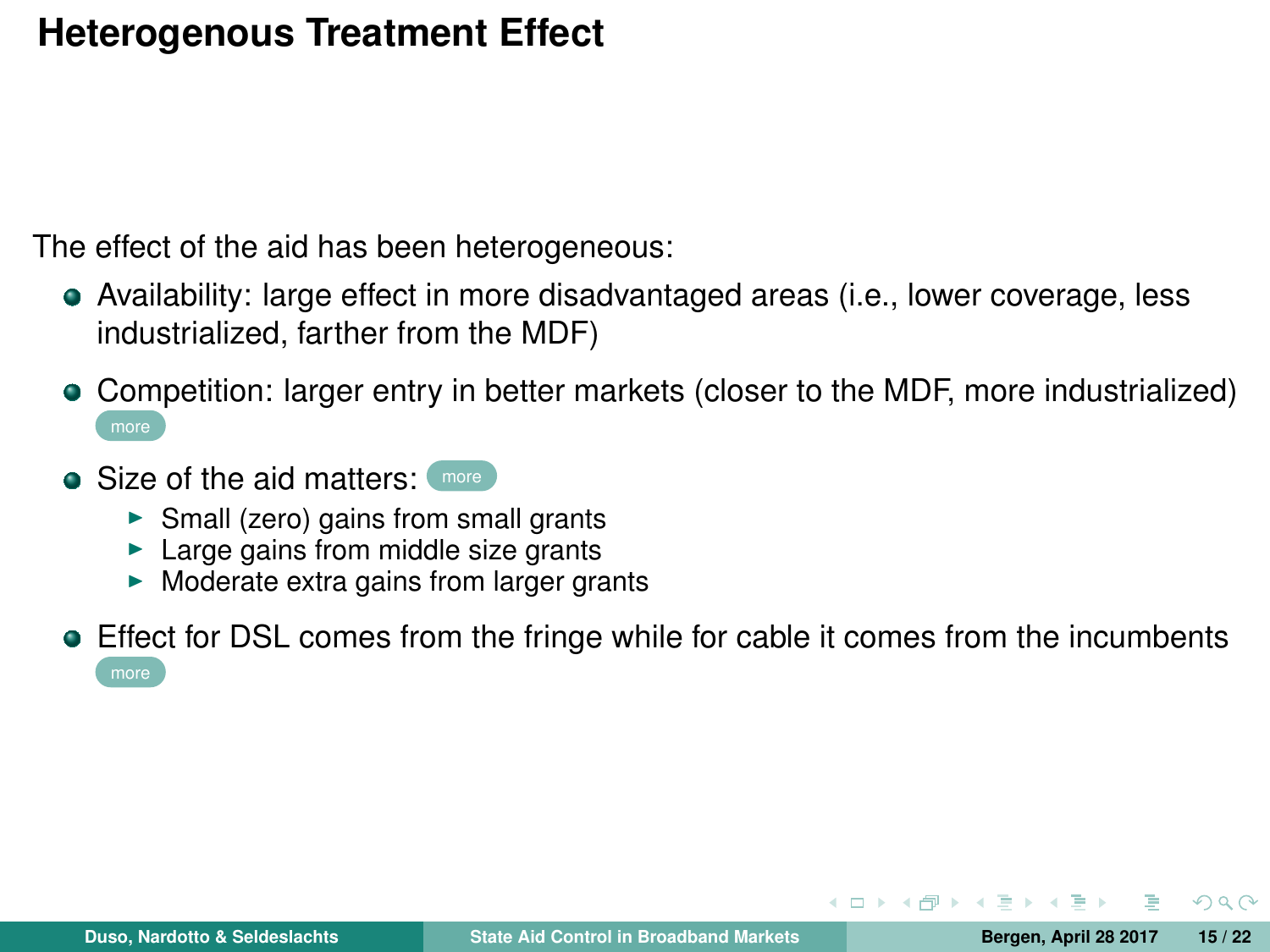# **Conclusions**

- Empirical analysis of state control based on DiD
	- $\blacktriangleright$  Extremely rich micro dataset
	- $\blacktriangleright$  Good variation in observables
	- $\triangleright$  Several robustness checks delivering consistent findings
		- $\star$  Reducing endogeneity through PS matching
		- $\star$  Accounting for spatial spillovers
- Overall, the aid program has met its targets:
	- $\triangleright$  Broadband availability has increased significantly (between 15% and 28%)
	- Entry increased in most technologies (but not in  $LTE$  which received large subsidies!)
		- $\star$  Evidence of across-technology spillovers
	- $\triangleright$  Spatial spill-overs are important: they increase the effectiveness of the aid
	- $\blacktriangleright$  The effect of the aid has been heterogeneous
- Further step is to look at the welfare effects
	- $\blacktriangleright$  Need to estimate consumers' preferences
	- $\blacktriangleright$  Estimate structural entry model for different technologies

 $290$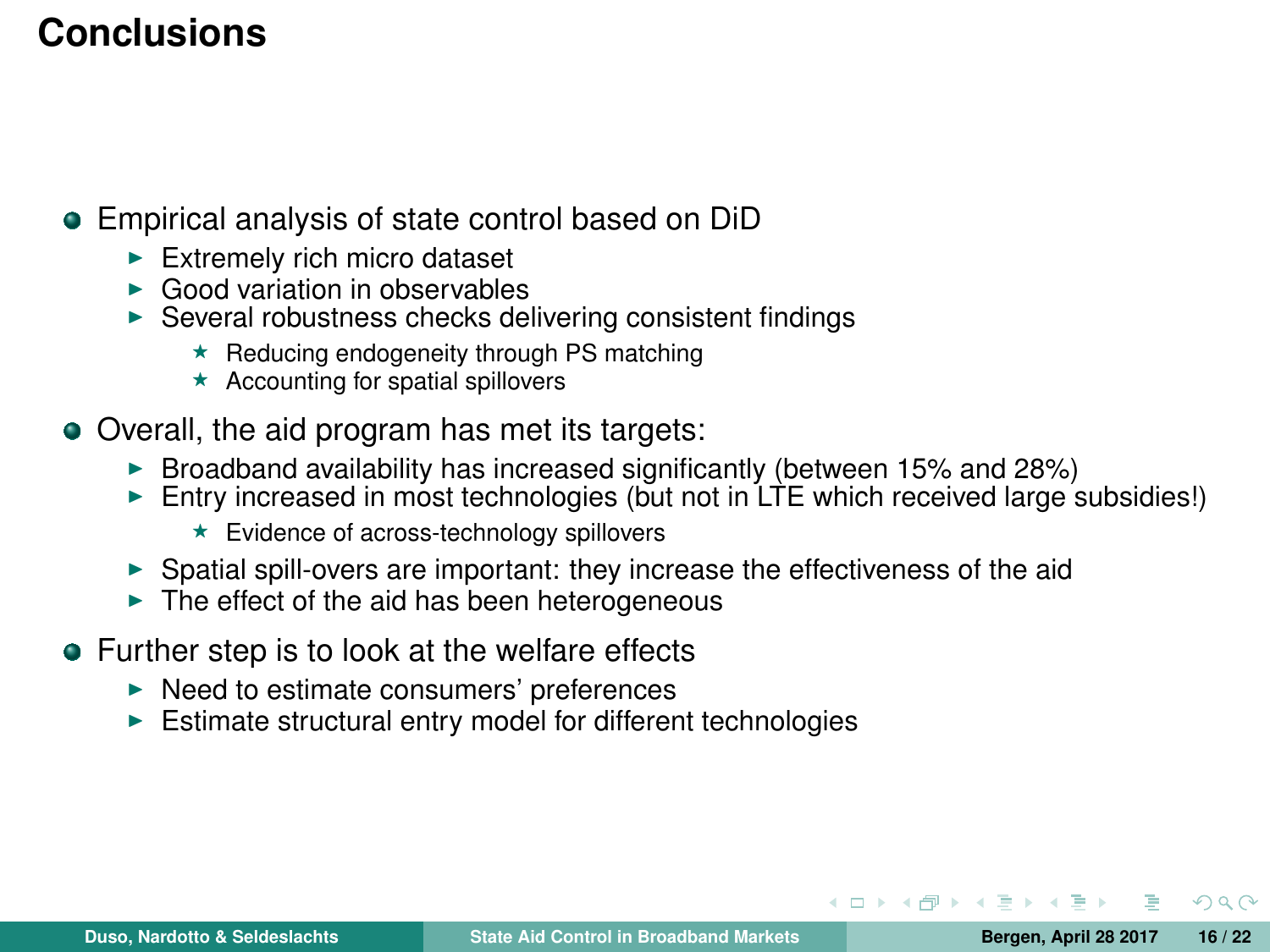**Thank you for your attention!**

э

 $298$ 

 $($  ロ )  $($  何 )  $($  ヨ )  $($  コ }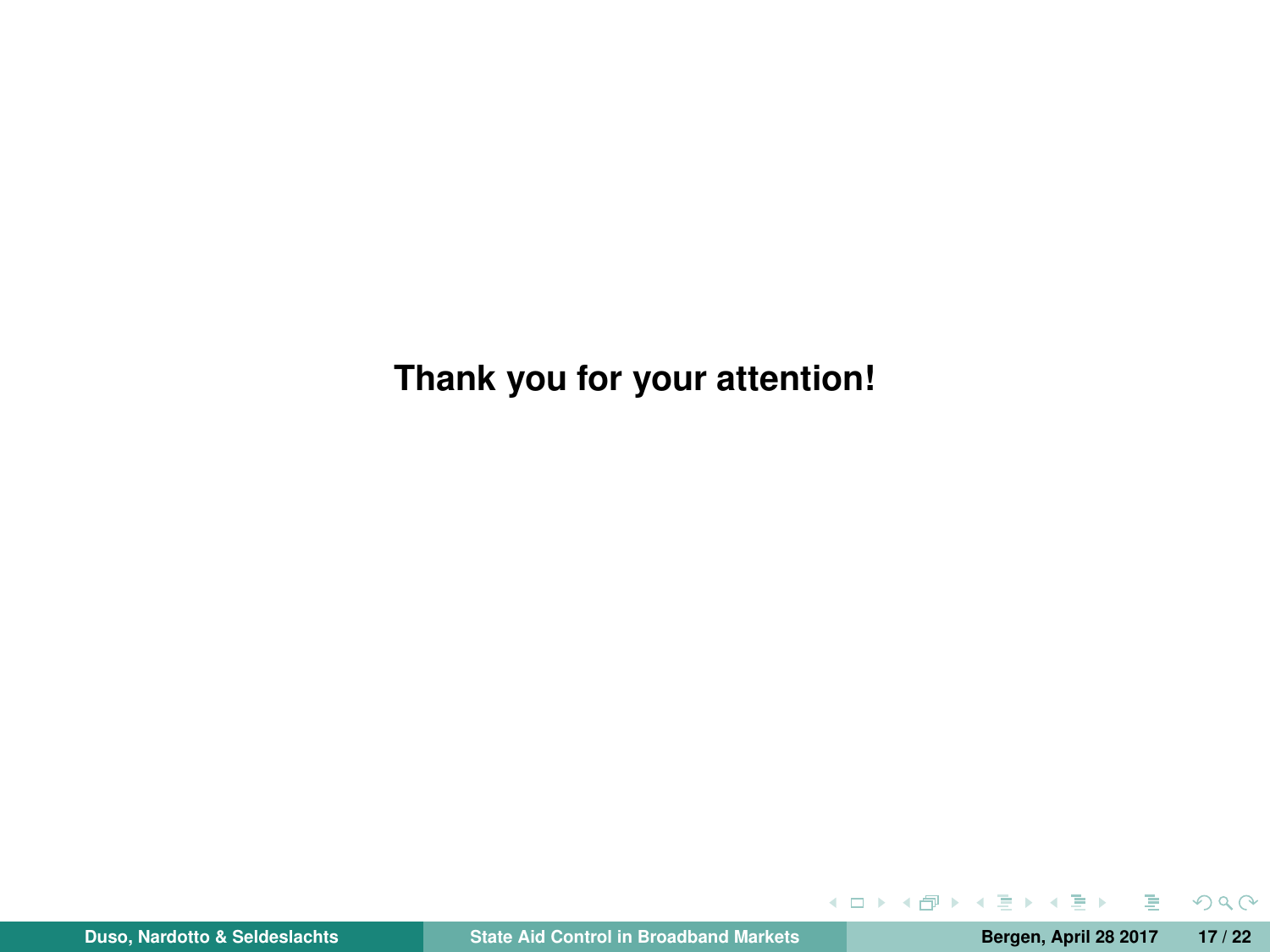## **Extension I: Matching on Observables**

- We reject the null of different means between treated and controls after matching
- <span id="page-17-0"></span>We observe a pre-treatment common trend in the outcome



Source: Our elaboration on Breitbandatlas data.

 $\triangleright$  [Back](#page-10-0)

 $200$ 

 $\equiv$   $\rightarrow$ 

 $\Box$ 

4 **EL F**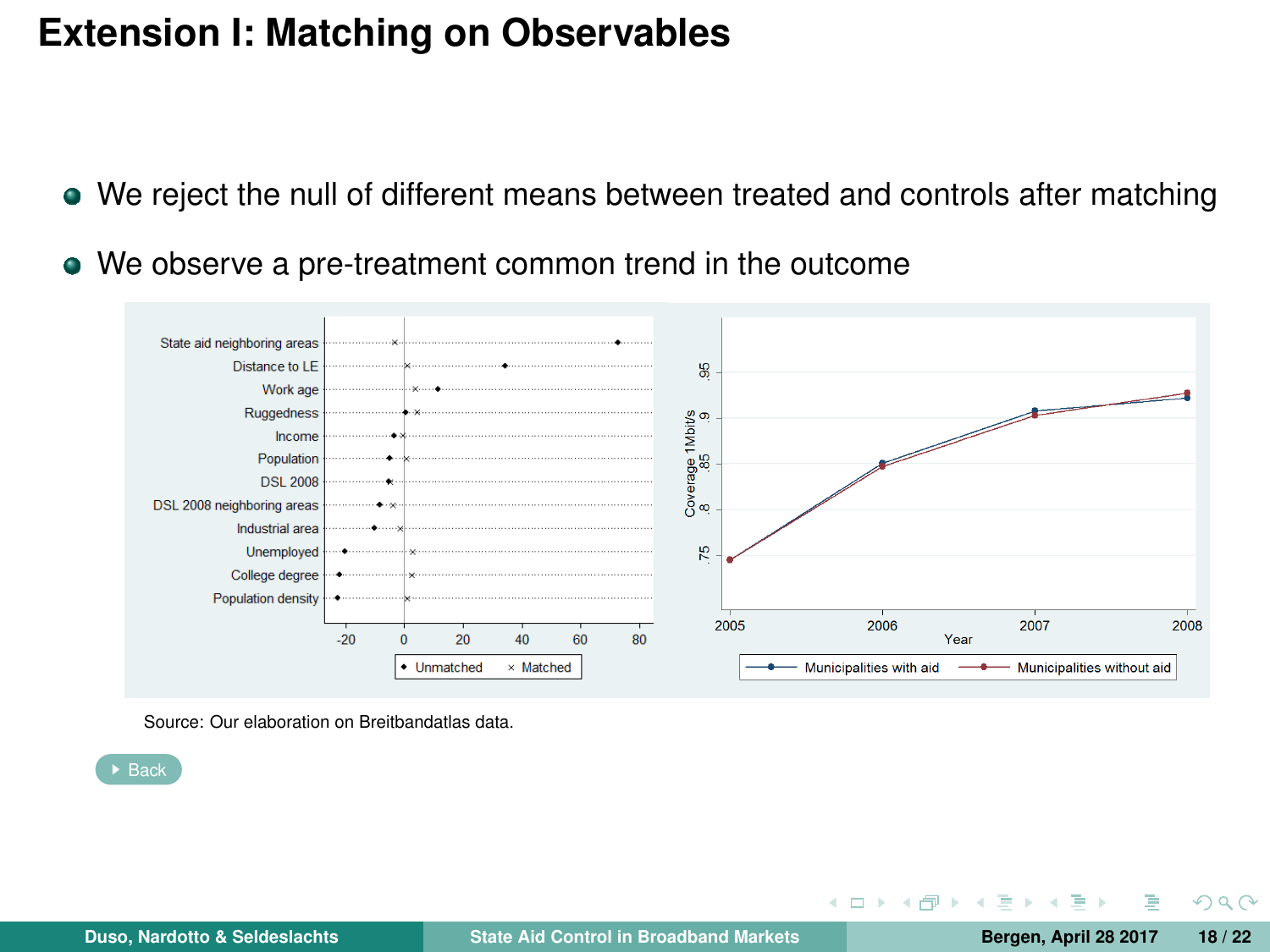## <span id="page-18-0"></span>**Heterogenous Treatment Effect**

|                                         |            | Coverage   |            |            |            |            | Entry in different tech |            |             |
|-----------------------------------------|------------|------------|------------|------------|------------|------------|-------------------------|------------|-------------|
|                                         | 2MB/s      | 6MB/s      | 16MB/s     | All ISPs   | <b>DSL</b> | Cable      | <b>HSDPA</b>            | <b>LTE</b> | <b>FTTH</b> |
|                                         | (1)        | (2)        | (3)        | (4)        | (5)        | (6)        | (7)                     | (8)        | (9)         |
| Below median DSL 2008                   |            |            |            |            |            |            |                         |            |             |
| State aid $\times$ Year <sub>2015</sub> | 22.63***   | 29.89***   | 26.01***   | $0.22***$  | $0.14***$  | 0.03       | $-0.02$                 | 0.02       | $0.04***$   |
|                                         | (1.28)     | (1.49)     | (1.50)     | (0.06)     | (0.04)     | (0.02)     | (0.04)                  | (0.05)     | (0.01)      |
| Year $_{2015}$                          | 13.94***   | 24.78***   | 37.78***   | $1.31***$  | $1.07***$  | 0.09       | $1.95***$               | $2.76***$  | $-0.10**$   |
|                                         | (4.31)     | (4.81)     | (4.77)     | (0.20)     | (0.14)     | (0.07)     | (0.13)                  | (0.15)     | (0.05)      |
| Above median DSL 2008                   |            |            |            |            |            |            |                         |            |             |
| State aid $\times$ Year <sub>2015</sub> | 17.59***   | 25.16***   | 23.45***   | $0.17***$  | $0.12**$   | $0.08***$  | $-0.04$                 | $-0.12**$  | $0.07***$   |
|                                         | (1.27)     | (1.56)     | (1.60)     | (0.06)     | (0.05)     | (0.02)     | (0.04)                  | (0.05)     | (0.01)      |
| Year $_{2015}$                          | $14.10***$ | 24.63***   | 37.53***   | $1.74***$  | $1.21***$  | $-0.03$    | $2.16***$               | $3.28***$  | $-0.05$     |
|                                         | (3.64)     | (4.65)     | (4.72)     | (0.19)     | (0.15)     | (0.06)     | (0.13)                  | (0.14)     | (0.06)      |
| Close to the MDF                        |            |            |            |            |            |            |                         |            |             |
| State aid $\times$ Year <sub>2015</sub> | $9.66***$  | 15.36***   | 14.81***   | $0.26***$  | $0.28***$  | $0.10***$  | $-0.02$                 | 0.02       | $0.07***$   |
|                                         | (0.61)     | (1.02)     | (1.25)     | (0.06)     | (0.05)     | (0.02)     | (0.04)                  | (0.04)     | (0.02)      |
| Year $_{2015}$                          | 2.74       | 13.39***   | 36.06***   | $1.20***$  | $1.02***$  | $-0.03$    | $2.06***$               | $3.28***$  | $-0.03$     |
|                                         | (1.70)     | (2.80)     | (3.59)     | (0.20)     | (0.14)     | (0.07)     | (0.12)                  | (0.14)     | (0.06)      |
| Far from the MDF                        |            |            |            |            |            |            |                         |            |             |
| State aid $\times$ Year <sub>2015</sub> | 22.67***   | 32.86***   | $31.30***$ | $0.17***$  | 0.04       | 0.02       | $-0.02$                 | $-0.08$    | $0.04***$   |
|                                         | (1.59)     | (1.87)     | (1.88)     | (0.06)     | (0.05)     | (0.02)     | (0.05)                  | (0.05)     | (0.01)      |
| Year $_{2015}$                          | 26.31***   | 36.47***   | 39.31***   | $1.77***$  | $1.26***$  | 0.10       | $2.03***$               | $2.95***$  | $-0.12**$   |
|                                         | (4.71)     | (5.59)     | (5.54)     | (0.19)     | (0.15)     | (0.07)     | (0.14)                  | (0.15)     | (0.05)      |
| Demogs+Tech                             | <b>YES</b> | <b>YES</b> | <b>YES</b> | <b>YES</b> | <b>YES</b> | <b>YES</b> | <b>YES</b>              | <b>YES</b> | <b>YES</b>  |
| Industry sector                         | <b>YES</b> | <b>YES</b> | <b>YES</b> | <b>YES</b> | <b>YES</b> | <b>YES</b> | <b>YES</b>              | <b>YES</b> | YES         |

#### Table: Heterogeneity Did Full sample.

 $\rightarrow$  [Back](#page-14-0)

э

 $298$ 

 $A \cap B \rightarrow A \cap B \rightarrow A \cap B \rightarrow A \cap B$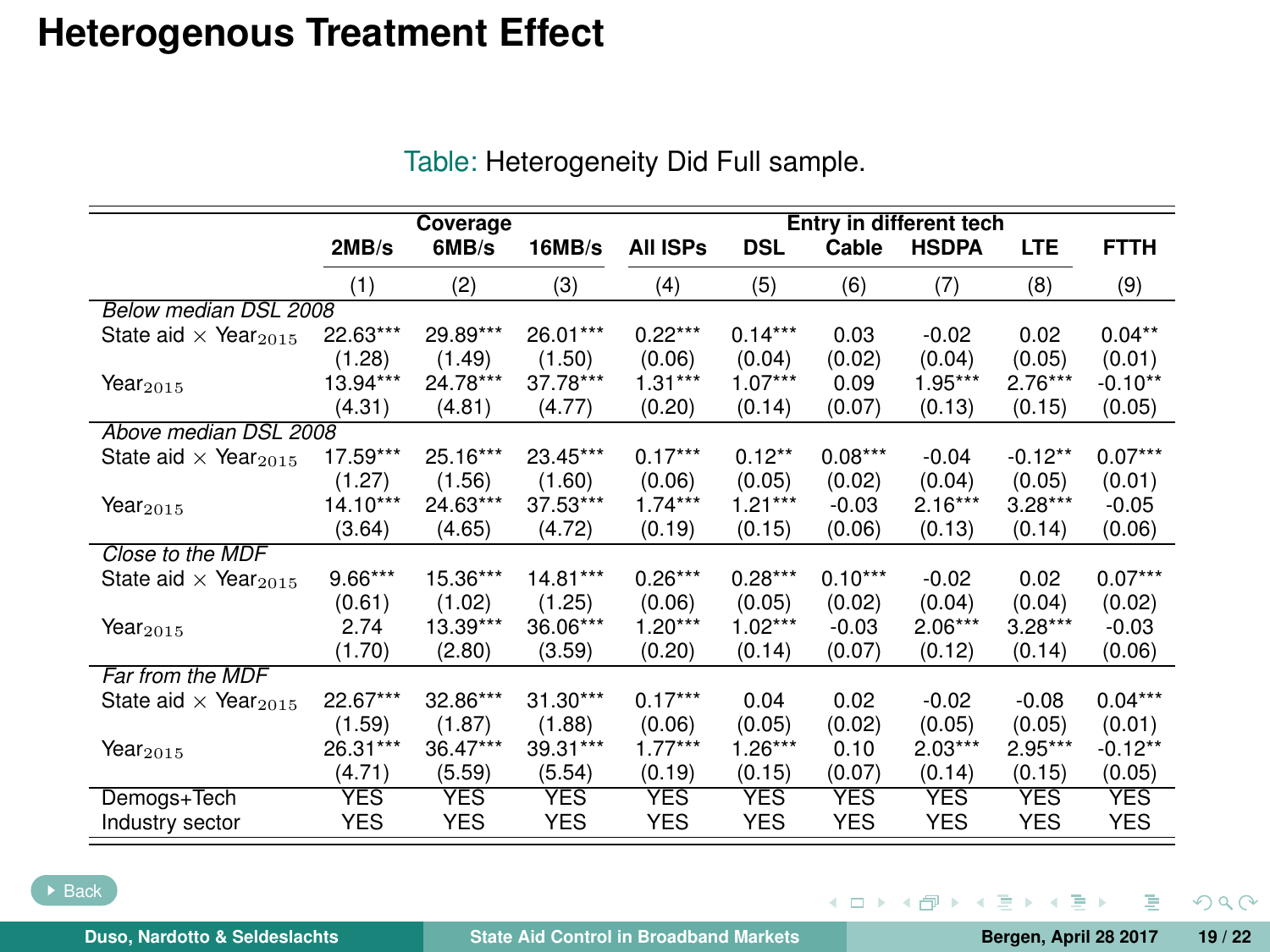### **Heterogenous Treatment Effect: cont'd**

|                                         |            | Coverage   |            |                 |            |            | Entry in different tech |            |             |
|-----------------------------------------|------------|------------|------------|-----------------|------------|------------|-------------------------|------------|-------------|
|                                         | 2MB/s      | 6MB/s      | 16MB/s     | <b>All ISPs</b> | <b>DSL</b> | Cable      | <b>HSDPA</b>            | <b>LTE</b> | <b>FTTH</b> |
|                                         | (1)        | (2)        | (3)        | (4)             | (5)        | (6)        | (7)                     | (8)        | (9)         |
| Above median Industry                   |            |            |            |                 |            |            |                         |            |             |
| State aid $\times$ Year <sub>2015</sub> | $20.43***$ | 28.16***   | 24.37***   | $0.13**$        | 0.06       | 0.02       | $-0.04$                 | $-0.12**$  | 0.02        |
|                                         | (1.29)     | (1.56)     | (1.60)     | (0.06)          | (0.05)     | (0.02)     | (0.04)                  | (0.05)     | (0.02)      |
| Year $_{2015}$                          | 10.99**    | 22.48***   | 37.83***   | $1.50***$       | $1.05***$  | $-0.00$    | $1.84***$               | $2.64***$  | $-0.00$     |
|                                         | (4.45)     | (5.37)     | (5.51)     | (0.22)          | (0.18)     | (0.07)     | (0.15)                  | (0.16)     | (0.06)      |
| Below median industry                   |            |            |            |                 |            |            |                         |            |             |
| State aid $\times$ Year <sub>2015</sub> | 20.01***   | 27.24***   | 25.02***   | $0.21***$       | $0.19***$  | $0.07***$  | $-0.05$                 | 0.07       | $0.08***$   |
|                                         | (1.30)     | (1.51)     | (1.50)     | (0.06)          | (0.04)     | (0.02)     | (0.05)                  | (0.05)     | (0.01)      |
| Year $_{2015}$                          | $20.71***$ | 37.35***   | $51.19***$ | $1.69***$       | $1.51***$  | $0.16*$    | $2.37***$               | $3.41***$  | $-0.05$     |
|                                         | (5.12)     | (5.76)     | (5.51)     | (0.23)          | (0.17)     | (0.09)     | (0.16)                  | (0.16)     | (0.07)      |
| Demogs+Tech                             | <b>YES</b> | <b>YES</b> | <b>YES</b> | <b>YES</b>      | <b>YES</b> | <b>YES</b> | YES                     | <b>YES</b> | <b>YES</b>  |
| Industry sector                         | YES        | <b>YES</b> | <b>YES</b> | <b>YES</b>      | <b>YES</b> | <b>YES</b> | <b>YES</b>              | <b>YES</b> | <b>YES</b>  |

Table: Heterogeneity Did Full sample.

Þ

 $298$ 

 $\left\{ \begin{array}{ccc} 1 & 0 & 0 \\ 0 & 1 & 0 \end{array} \right\}$  ,  $\left\{ \begin{array}{ccc} \frac{1}{2} & 0 & 0 \\ 0 & 0 & 0 \end{array} \right\}$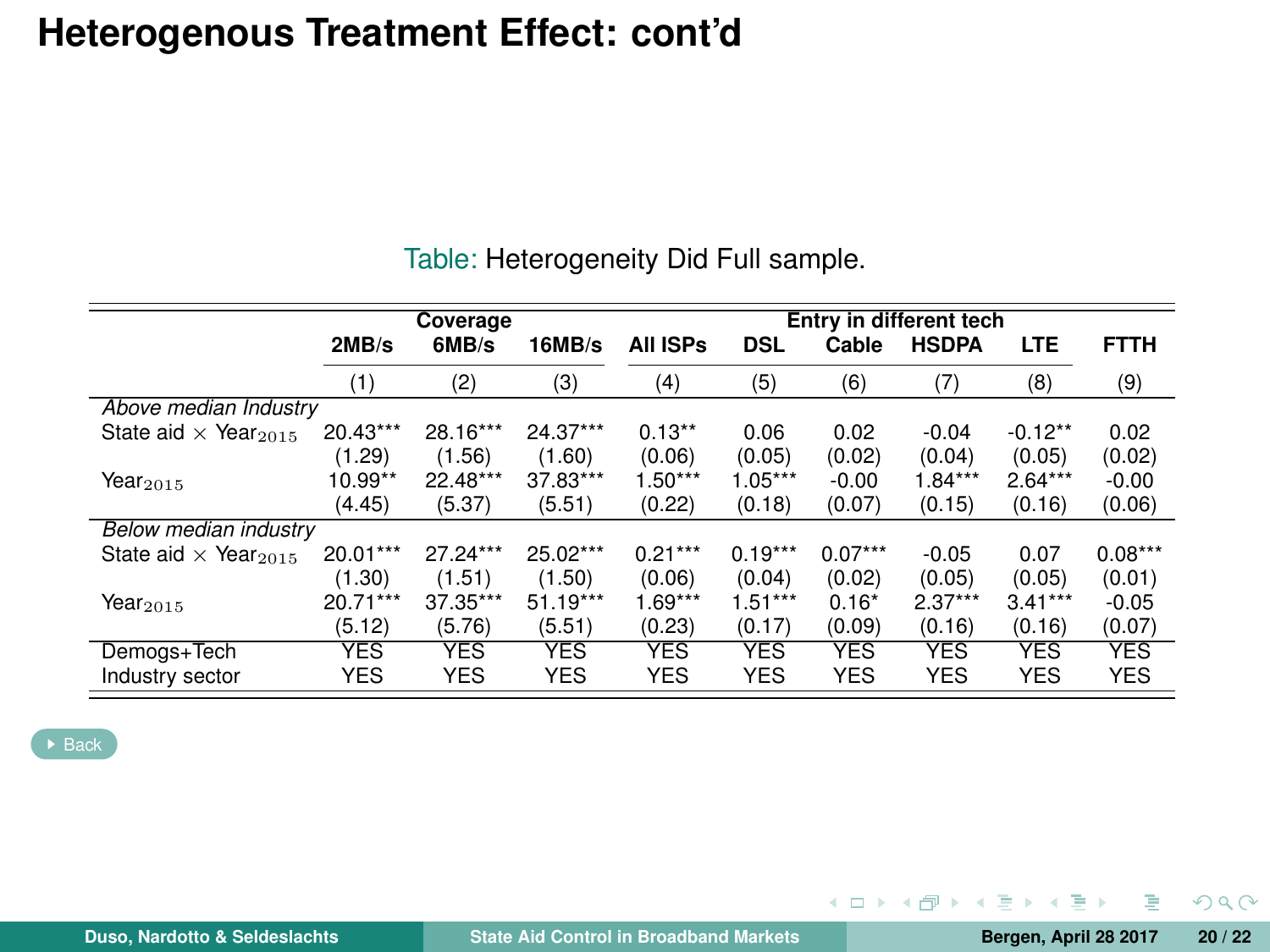### **Heterogeneous treatment effect: Size of the Aid**

| Table: Amount of the Aid. Did Full sample. |  |
|--------------------------------------------|--|
|--------------------------------------------|--|

<span id="page-20-0"></span>

|                              |            | Coverage   |            |            |            |            | Entry in different tech |            |             |
|------------------------------|------------|------------|------------|------------|------------|------------|-------------------------|------------|-------------|
|                              | 2MB/s      | 6MB/s      | 16MB/s     | All ISPs   | DSL        | Cable      | <b>HSDPA</b>            | LTE        | <b>FTTH</b> |
|                              | (1)        | (2)        | (3)        | (4)        | (5)        | (6)        | (7)                     | (8)        | (9)         |
| Aid of 50mln or less         | $9.59***$  | 12.55***   | 8.93***    | $0.16***$  | 0.06       | 0.00       | 0.01                    | $-0.15***$ | 0.02        |
|                              | (1.45)     | (1.66)     | (1.63)     | (0.06)     | (0.05)     | (0.02)     | (0.04)                  | (0.05)     | (0.02)      |
| Aid between 50mln and 100mln | 21.23***   | 27.80***   | 25.88***   | $0.25***$  | $0.14***$  | $0.06***$  | $-0.07$                 | $-0.06$    | $0.06***$   |
|                              | (1.44)     | (1.66)     | (1.63)     | (0.06)     | (0.05)     | (0.02)     | (0.04)                  | (0.05)     | (0.02)      |
| Aid of 100mln or more        | 25.91***   | 36.30***   | 33.29***   | $0.18***$  | $0.17***$  | $0.08***$  | $-0.03$                 | 0.00       | $0.08***$   |
|                              | (1.20)     | (1.37)     | (1.35)     | (0.05)     | (0.04)     | (0.02)     | (0.04)                  | (0.04)     | (0.01)      |
| Demogs+Tech                  | YES        | <b>YES</b> | <b>YES</b> | <b>YES</b> | <b>YES</b> | <b>YES</b> | <b>YES</b>              | <b>YES</b> | <b>YES</b>  |
| Industry sector              | <b>YES</b> | <b>YES</b> | <b>YES</b> | <b>YES</b> | <b>YES</b> | <b>YES</b> | <b>YES</b>              | <b>YES</b> | <b>YES</b>  |
| $R^2$                        | 0.536      | 0.644      | 0.732      | 0.900      | 0.814      | 0.330      | 0.882                   | 0.954      | 0.221       |
| Observations                 | 6018       | 6018       | 6018       | 6018       | 6018       | 6018       | 6018                    | 6018       | 6018        |

[Back](#page-14-0)

э

イロト イ母 トイラト イラト

 $298$